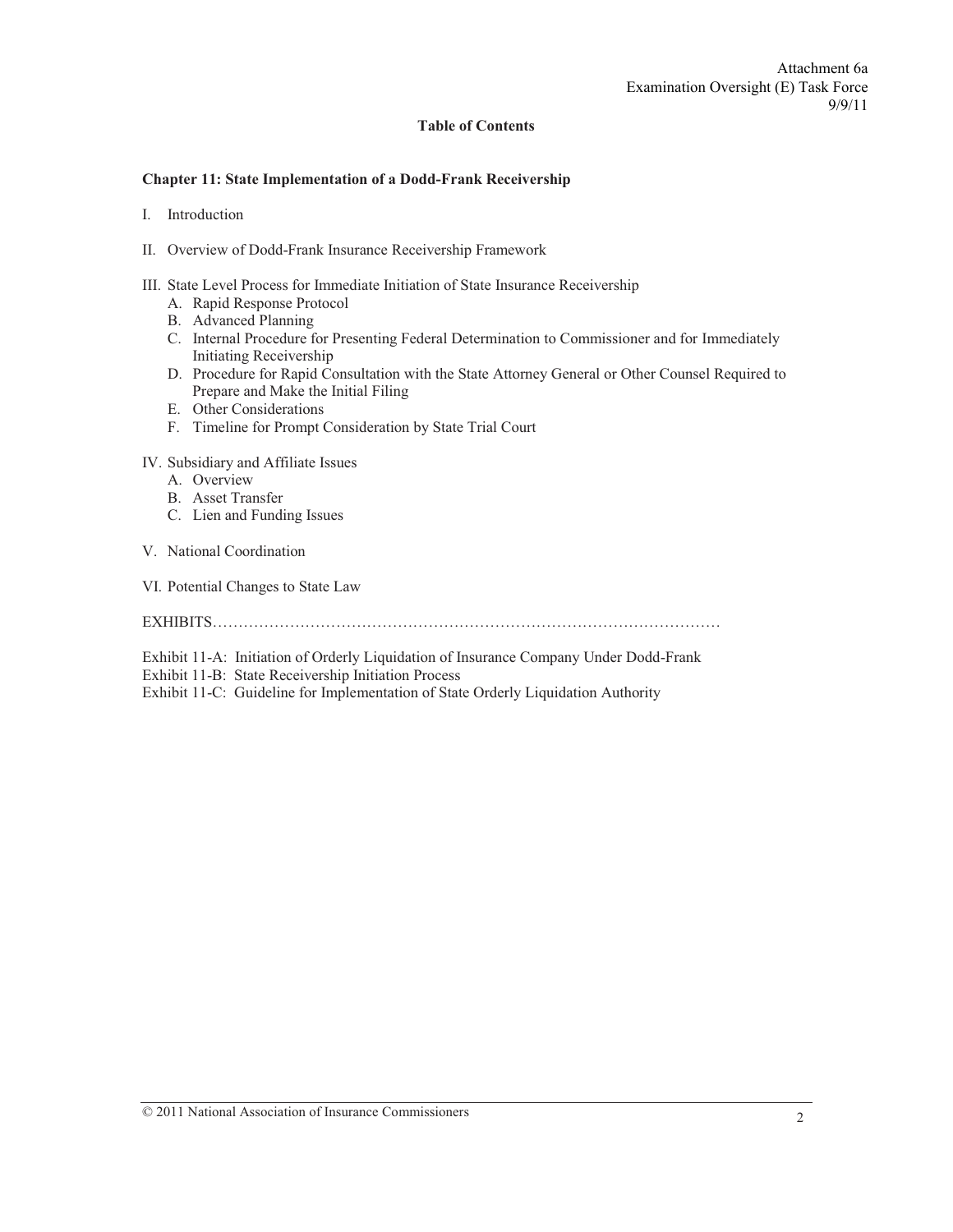## **I. INTRODUCTION**

As extraordinarily remote a set of circumstances necessitating it may be, under §203(e) of the Dodd-Frank Wall Street Reform and Consumer Protection Act, 18 USC §5383(e) (Dodd-Frank Act), state insurance Commissioners, their designated deputy receivers and Guaranty Funds are charged with the enormous responsibility of resolving a systemically important insurance company. Those circumstances by definition would be unique and extraordinary. The circumstances also by definition would bring enormous time pressure with high stakes for the United States economy and the policyholders and creditors of the particular insurance company in receivership. Responding to those unique challenges would require advanced planning and analysis, which this Chapter addresses, by describing four baseline implementation areas for Commissioners, deputy receivers and guaranty funds to consider.

After a general introduction to the Dodd-Frank insurance receivership framework, the analysis in this chapter focuses on the following considerations:

- 1) Establishing processes at the state level to ensure the state receivership mechanism will respond effectively to a Dodd-Frank receivership;
- 2) Analyzing and preparing for the situation in which an insurance company is a subsidiary or affiliate of a covered financial company;
- 3) Describing national coordination initiatives to ensure the national state-based systems provide further support to administering a Dodd-Frank receivership;
- 4) Developing state laws that will ensure that state mechanisms can effectively initiate and administer a Dodd-Frank receivership.

#### **II. OVERVIEW OF DODD-FRANK RECEIVERSHIP FRAMEWORK**

The Dodd-Frank Act was enacted on July 21, 2010.<sup>1</sup> Title II of the Dodd-Frank Act<sup>2</sup> creates a new orderly liquidation authority ("OLA") for the dissolution of failing systemically important financial companies and certain of their subsidiaries when certain conditions are found to exist. In addition to the overview below the federal and state processes are summarized in flowcharts attached as Exhibits 11-A & 11-B.

The Dodd-Frank Act defines the term "financial company"<sup>3</sup> as any company incorporated or organized under Federal or State law that is a bank holding company as defined in the Bank Holding Company Act of 1956 ("BHCA")<sup>4</sup>; a nonbank financial company supervised by the Federal Reserve Board of Governors ("Board"); any company (other than an insured depository institution or a nonbank financial company supervised by the Board) that is predominantly engaged in activities that the Board has determined are financial in nature or incidental thereto for purposes of Section 4 (k) of the BHCA (which includes an insurance company),<sup>5</sup> or any subsidiary of the foregoing that is "predominantly

<sup>1</sup> Public Law 111-203, 12 U.S.C. 5301 *et seq.* <sup>2</sup>

<sup>§§ 201</sup> to 217, 12 U.S.C. 5381 et seq.

 <sup>§ 201(</sup>a)(11); 12 U.S.C. 5381(a)(11).

<sup>4</sup> 12 U.S.C. 1841(a).

 $5$  12 U.S.C. 1843(k). Section 4(k)(4) of the BHCA (12 U.S.C. 1843(k)(4)) provides: "For purposes of this subsection, the following activities shall be considered to be financial in nature: …(B) Insuring, guaranteeing, or indemnifying against loss, harm, damage, illness, disability, or death, or providing and issuing annuities, and acting as principal, agent, or broker for purposes of the foregoing, in any State…."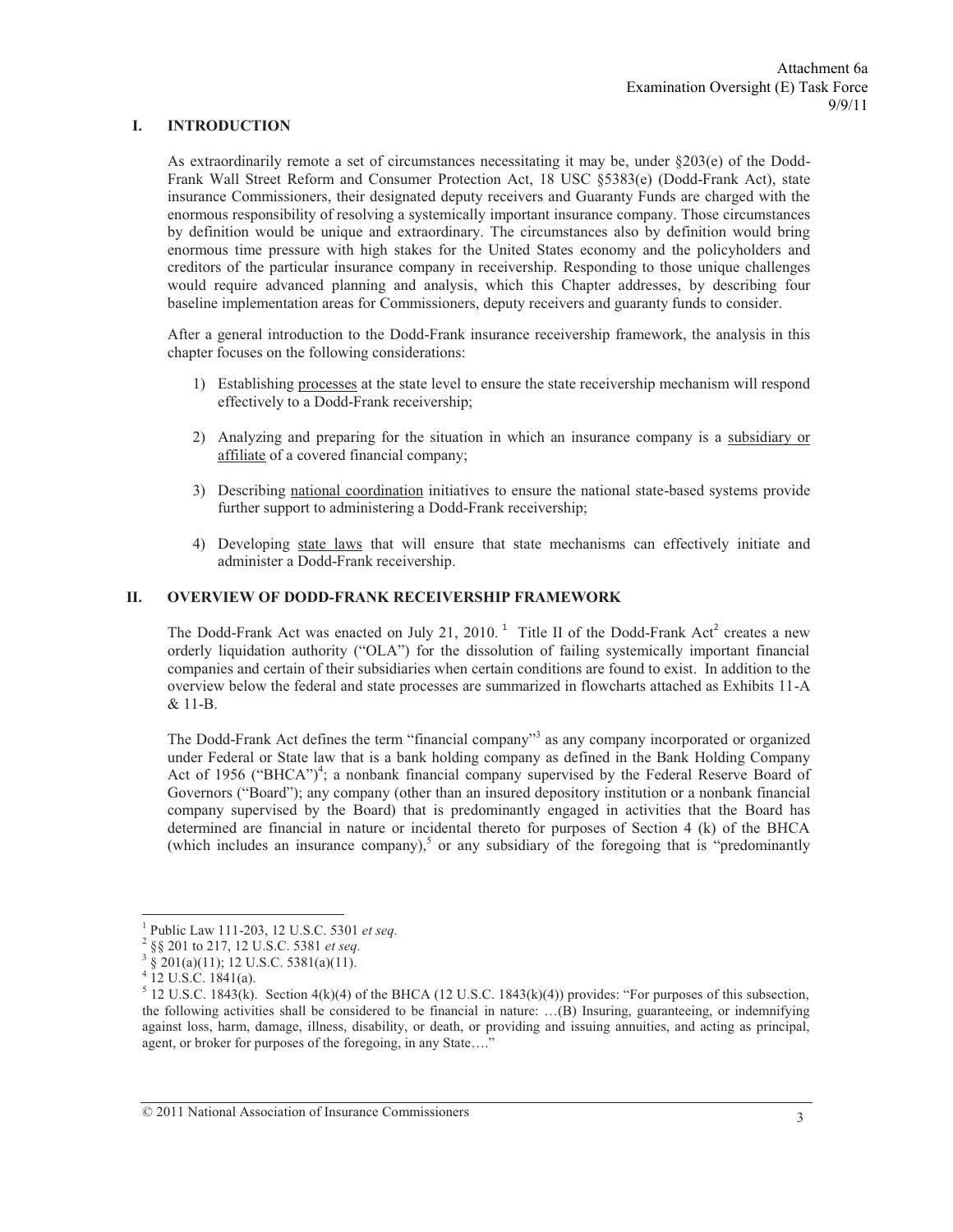engaged" in activities that are financial in nature or incidental thereto for purposes of the BHCA, other than a subsidiary that is an insured depository institution or an insurance company.<sup>6</sup>

Under the OLA, the Federal Deposit Insurance Corporation ("FDIC") may be appointed as receiver of a "covered financial company" for purposes of liquidating the company.<sup>7</sup> The Dodd-Frank Act defines the term "covered financial company" <sup>8</sup> as a financial company for which the Secretary of the Treasury ("Secretary") in consultation with the President has made a determination under  $\S 203(b)$ . However, if the financial company is an insurance company<sup>10</sup> or its largest U.S. subsidiary (measured by total

 $8 \S 201(a)(9)$ .

 $\overline{a}$ 

(4) any effect on the claims or interests of creditors, counterparties, and shareholders of the financial company and other market participants as a result of actions to be taken under this title is appropriate, given the impact that any action taken under this title would have on financial stability in the United States;

(5) any action under section 204 would avoid or mitigate such adverse effects, taking into consideration the effectiveness of the action in mitigating potential adverse effects on the financial system, the cost to the general fund of the Treasury, and the potential to increase excessive risk taking on the part of creditors, counterparties, and shareholders in the financial company;

(6) a Federal regulatory agency has ordered the financial company to convert all of its convertible debt instruments that are subject to the regulatory order; and

(7) the company satisfies the definition of a financial company under section 201.

§ 203(c)(4) (12 U.S.C. 5383(c)(4)) provides:

- (4) DEFAULT OR IN DANGER OF DEFAULT.—For purposes of this title, a financial company shall be considered to be in default or in danger of default if, as determined in accordance with subsection (b)-
	- (A) a case has been, or likely will promptly be, commenced with respect to the financial company under the Bankruptcy Code;

(B) the financial company has incurred, or is likely to incur, losses that will deplete all or substantially all of its capital, and there is no reasonable prospect for the company to avoid such depletion;

(C) the assets of the financial company are, or are likely to be, less than its obligations to creditors and others; or

(D) the financial company is, or is likely to be, unable to pay its obligations (other than those subject to a bona fide dispute) in the normal course of business.<br><sup>10</sup> Defined as "…any entity that is (A) engaged in the business of insurance; (B) subject to regulation by a State

insurance regulator; and (C) covered by a State law that is designed to specifically deal with the rehabilitation, liquidation or insolvency of an insurance company."  $§$  201(a)(13); 12 U.S.C. 5383(a)(13).

<sup>&</sup>lt;sup>6</sup> § 201(b) provides that no company may be deemed to be predominantly engaged in activities that are financial in nature or incidental to a financial activity unless the consolidated revenues of such company from such activities constitute at least 80% of the total consolidated revenues of such company, including any revenues attributable to a depository institution investment or subsidiary.

<sup>&</sup>lt;sup>7</sup> Subject to certain exceptions (notably for insurance companies), the Dodd-Frank Act does not contemplate a receivership for the purpose of rehabilitation or reorganization. § 204(a) provides:

It is the purpose of this title to provide the necessary authority to liquidate failing financial companies that pose a significant risk to the financial stability of the United States in a manner that mitigates such risk and minimizes moral hazard. The authority provided in this title shall be exercised in the manner that best fulfills such purpose, so that—

<sup>(1)</sup> creditors and shareholders will bear the losses of the financial company;

<sup>(2)</sup> management responsible for the condition of the financial company will not be retained; and

<sup>(3)</sup> the Corporation and other appropriate agencies will take all steps necessary and appropriate to assure that all parties, including management, directors, and third parties, having responsibility for the condition of the financial company bear losses consistent with their responsibility, including actions for damages, restitution, and recoupment of compensation and other gains not compatible with such responsibility.

<sup>9</sup> § 203(b) (12 U.S.C. 5383(b)) provides:

<sup>(</sup>b) DETERMINATION BY THE SECRETARY.—Notwithstanding any other provision of Federal or State law, the Secretary shall take action in accordance with section  $202(a)(1)(A)$ , if, upon the written recommendation under subsection (a), the Secretary (in consultation with the President) determines that—

<sup>(1)</sup> the financial company is in default or in danger of default [see footnote 10];

<sup>(2)</sup> the failure of the financial company and its resolution under otherwise applicable Federal or State law would have serious adverse effects on financial stability in the United States;

<sup>(3)</sup> no viable private sector alternative is available to prevent the default of the financial company;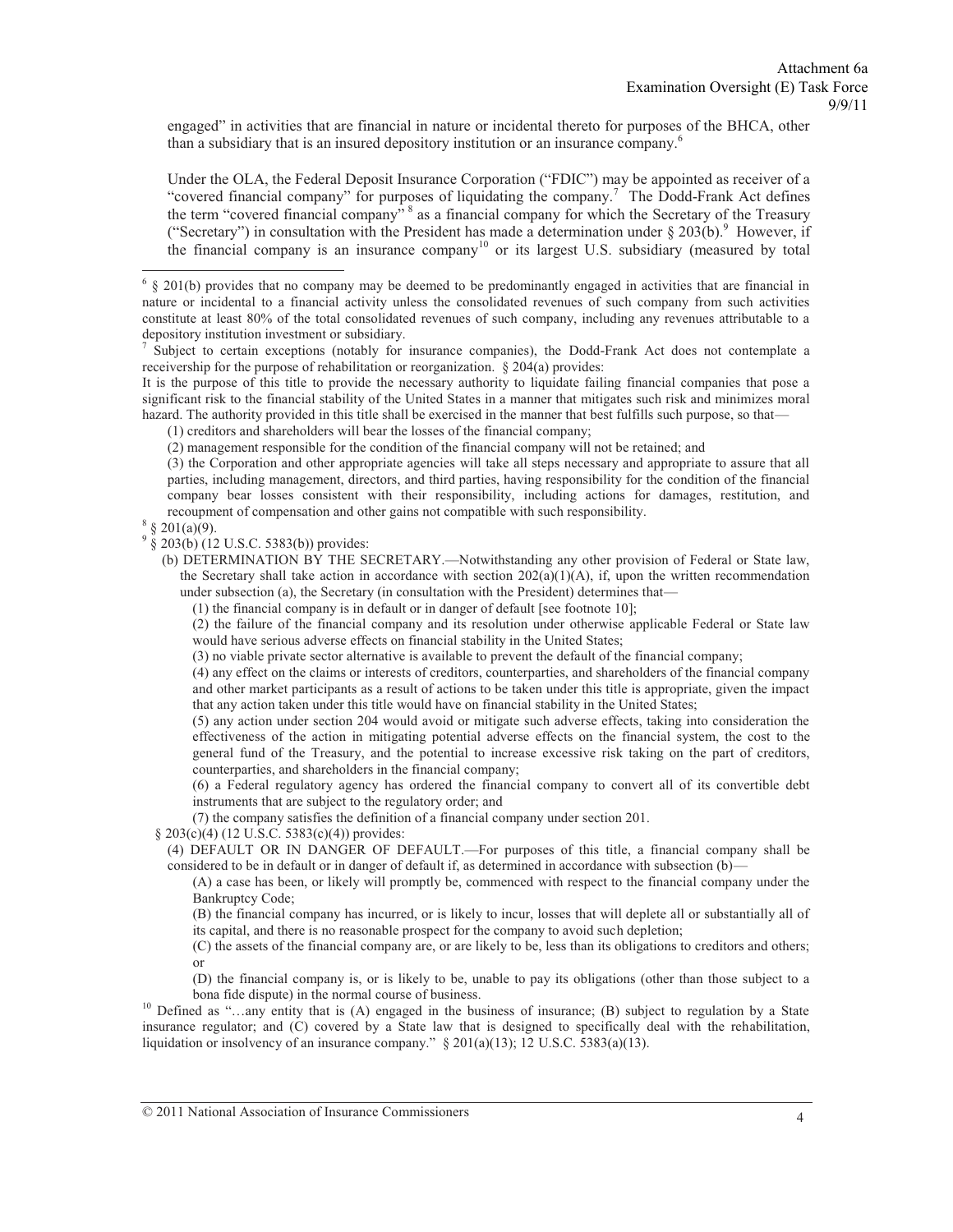assets) is an insurance company, the Director of the Federal Insurance Office ("FIO") and the Board, at the request of the Secretary or on their own initiative, will make a written recommendation, by twothirds vote of the Board and the affirmative approval of the Director of the FIO in consultation with the FDIC to the Secretary on whether the Secretary should make a determination to invoke the OLA with respect to the financial company.<sup>11</sup>

The Secretary is required to notify the FDIC and the covered financial company subsequent to any determination under § 203. If the company's board of directors acquiesces or consents to the appointment of the FDIC, the Secretary must then appoint the FDIC as receiver. If the board of directors of the financial company does not acquiesce or consent to the appointment of the FDIC as receiver, then the Treasury Secretary must petition the U.S. District Court for the District of Columbia for an order before appointing the FDIC as receiver of any covered financial company.<sup>12</sup> The Court's review is limited to determining whether the Secretary's determination that the covered financial company is in default or in danger of default and satisfies the definition of a financial company under the Dodd-Frank Act is arbitrary and capricious.

This review is made on a confidential basis and without any public disclosure, but with notice by the court to the company and a hearing in which the company may oppose the petition. If the court determines that the Secretary's determination is not arbitrary and capricious, the U.S. District Court is required to issue an order immediately authorizing the Secretary to appoint the FDIC as receiver of the covered financial company. The court is required to make its ruling within 24 hours of receiving the petition of the Secretary, otherwise the petition will be deemed granted by operation of law. Either party may appeal the decision to the U.S. Court of Appeals for the D.C. Circuit and then to the U.S. Supreme Court (which is given discretionary jurisdiction to review the Court of Appeals decision on an expedited basis), but the decision may not be stayed or enjoined pending appeal.

Notwithstanding Section 203(b) of the Dodd-Frank Act, if an insurance company is a covered financial company or a subsidiary or affiliate of a covered financial company, then the liquidation or rehabilitation of such insurer and any insurance company subsidiary or insurance company affiliate of the covered financial company, would be conducted as provided under applicable State law (by the appropriate state insurance regulator). $^{13}$ 

However, with respect to such state-based receiverships, if within 60 days after a determination has been made to subject such entity to the OLA the appropriate state insurance regulator has not filed the appropriate judicial action in the appropriate state court to place such insurance company into "orderly liquidation" under the laws and requirements of the state, the FDIC is given the authority "to stand in the place of appropriate regulatory agency and file the appropriate judicial action in the appropriate State court to place such company into orderly liquidation under the laws and requirements of the State."<sup>14</sup>

If the covered financial company in receivership is an insurance company (or its largest U.S. subsidiary is an insurance company), the Dodd-Frank Act authorizes the FDIC to be appointed as receiver of an insurance company subsidiary which itself is not an insurance company (such as third party administrators, brokerages, managing general agents, and any entities that are not "subject to regulation"), even though the FDIC is not the receiver of the insurance company and the insurance company may not be insolvent or in receivership proceedings in State court.<sup>15</sup> Upon the appointment of

.

 $11 \S$  203(a)(1)(C); 12 U.S.C. 5383(a)(1)(C).

 $12 \times 202(a)(1)$ ; 12 U.S.C. 53823(a)(1).

 $^{13}$  § 203(e); 12 U.S.C. 5383(e).

 $^{14}$  § 203(e)(3); 12 U.S.C. 5383(e)(3).

<sup>15 § 210(</sup>a)(1)(E)(i); 12 U.S.C. 5390(a)(1)(E)(i) provides: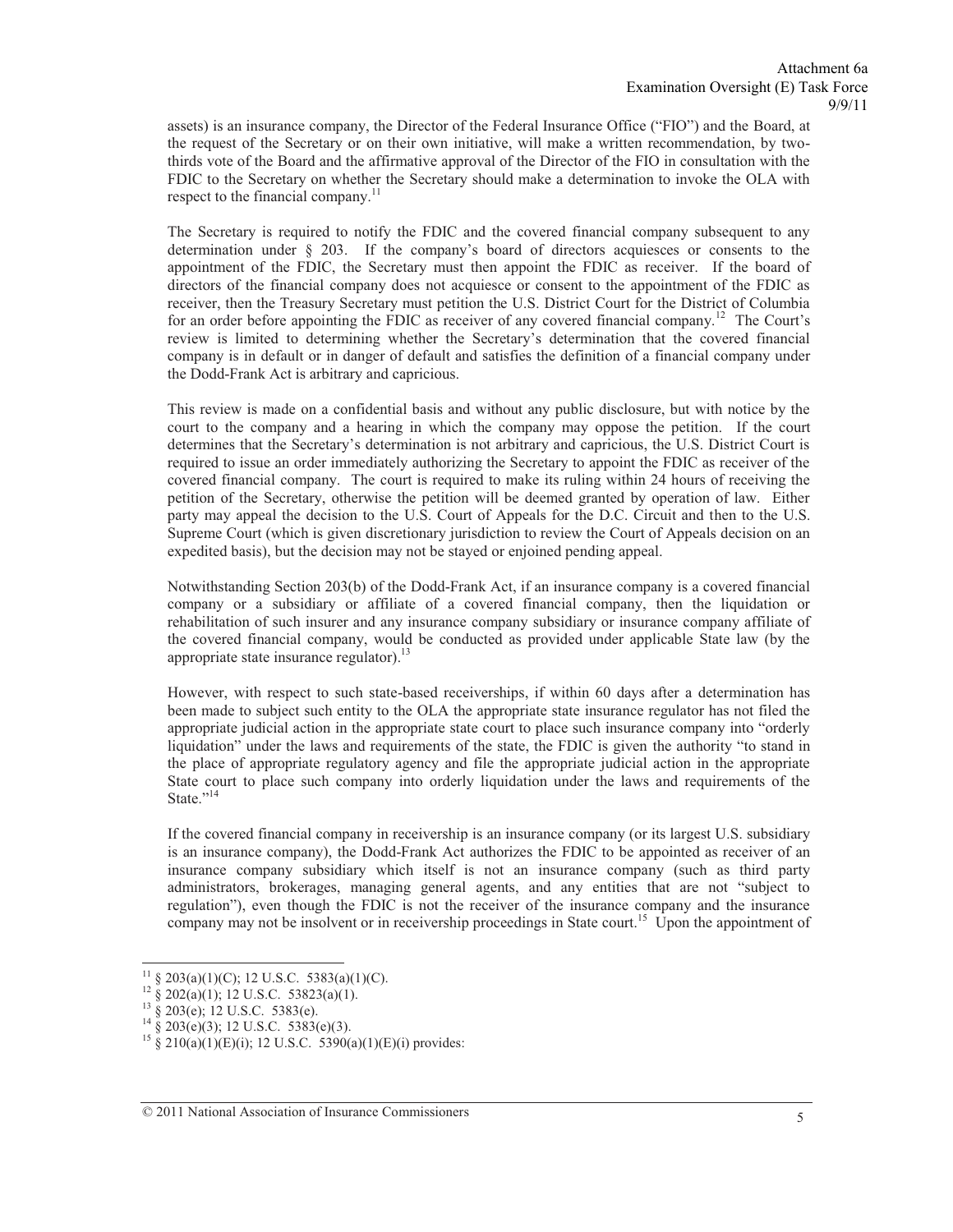the FDIC as receiver over such subsidiary, the subsidiary itself will be considered a financial company subject to the OLA and the FDIC will have all of the powers and rights with respect to that covered subsidiary as it has with respect to a covered financial company.<sup>16</sup>

The Dodd-Frank Act requires the FDIC as receiver to consult with the primary financial regulatory agency or agencies of any subsidiaries of the covered financial company that are not covered subsidiaries (such as State insurance regulatory officials), and coordinate with such regulators regarding the treatment of such solvent subsidiaries and the separate resolution of any such insolvent subsidiaries under other governmental authority.<sup>17</sup> The statute does not provide precise guidance as to how the FDIC would coordinate with the State insurance receiver of the insurance company if the subsidiaries or affiliates' operations are integral to the operation of the insurance company. Examples are management or service companies (when the insurer has no employees of its own), or third party administrators (if the subsidiary has contracts with the insurance company), or if the insurance company and the subsidiary are jointly obligated to third parties (such as under a lease). In such instances, it is unclear how the State insurance receiver would protect the interests of the insurer. The appointment of the FDIC as receiver of an insurance company subsidiary may leave the insurance company parent in a weaker financial condition. To protect these operations, the states, through NAIC, must implement procedures for immediate initiation and administration of state insurance receiverships with a high degree of coordination with the FDIC, applicable guaranty funds and others.

## **III. STATE LEVEL PROCESSES AND PROCEDURES FOR IMMEDIATE INITIATION OF STATE INSURANCE RECEIVERSHIP**

#### **A. Rapid Response Protocol**

Most states have enacted statutes governing the conservation, rehabilitation and liquidation of insurance companies that are patterned after one of three model acts that have been adopted by the National Conference of Commissioners on Uniform State Laws or by the NAIC over the years: the Uniform Insurers Liquidation Act ("Uniform Act"); the Insurers Rehabilitation and Liquidation Model Act; and the Insurer Receivership Model Act ("IRMA"). NAIC Model Acts uniformly require that the chief insurance regulator of the insurer's domiciliary state ("Regulator") be appointed receiver of the insurer to administer the receivership under court supervision.

Title II of the Dodd-Frank Act does not change state liquidation statutes. Nevertheless the state Dodd-Frank responsibilities require state statutes that assure immediate execution of state receiverships necessary to effectively respond to a national crisis. If there is a federal determination that an insurance company meets the § 203(b) standards codified in 12 U.S.C. § 5383(b), then the Dodd-Frank Act anticipates that the insurance company would be placed immediately into receivership pursuant to state law. 12 U.S.C. § 5383(e). Subject to certain exceptions (notably for insurance companies), the Dodd-Frank Act does not contemplate a receivership for the purpose of rehabilitation or reorganization. *See* footnote 7, *supra*. Under state law, the form of receivership is not limited to liquidation. And Section  $203(e)(1)$  of the Dodd-

(III) such action would facilitate the orderly liquidation of the covered financial company. <sup>16</sup> § 210(a)(1)(E)(ii); 12 U.S.C. 5390(a)(1)(E)(ii).

<sup>(</sup>i) IN GENERAL.—In any case in which a receiver is appointed for a covered financial company under section 202, the Corporation may appoint itself as receiver of any covered subsidiary of the covered financial company that is organized under Federal law or the laws of any State, if the Corporation and the Secretary jointly determine that—

<sup>(</sup>I) the covered subsidiary is in default or in danger of default;

<sup>(</sup>II) such action would avoid or mitigate serious adverse effects on the financial stability or economic conditions of the United States; and

 $17\,$  § 204(c); 12 U.S.C. 5384(c).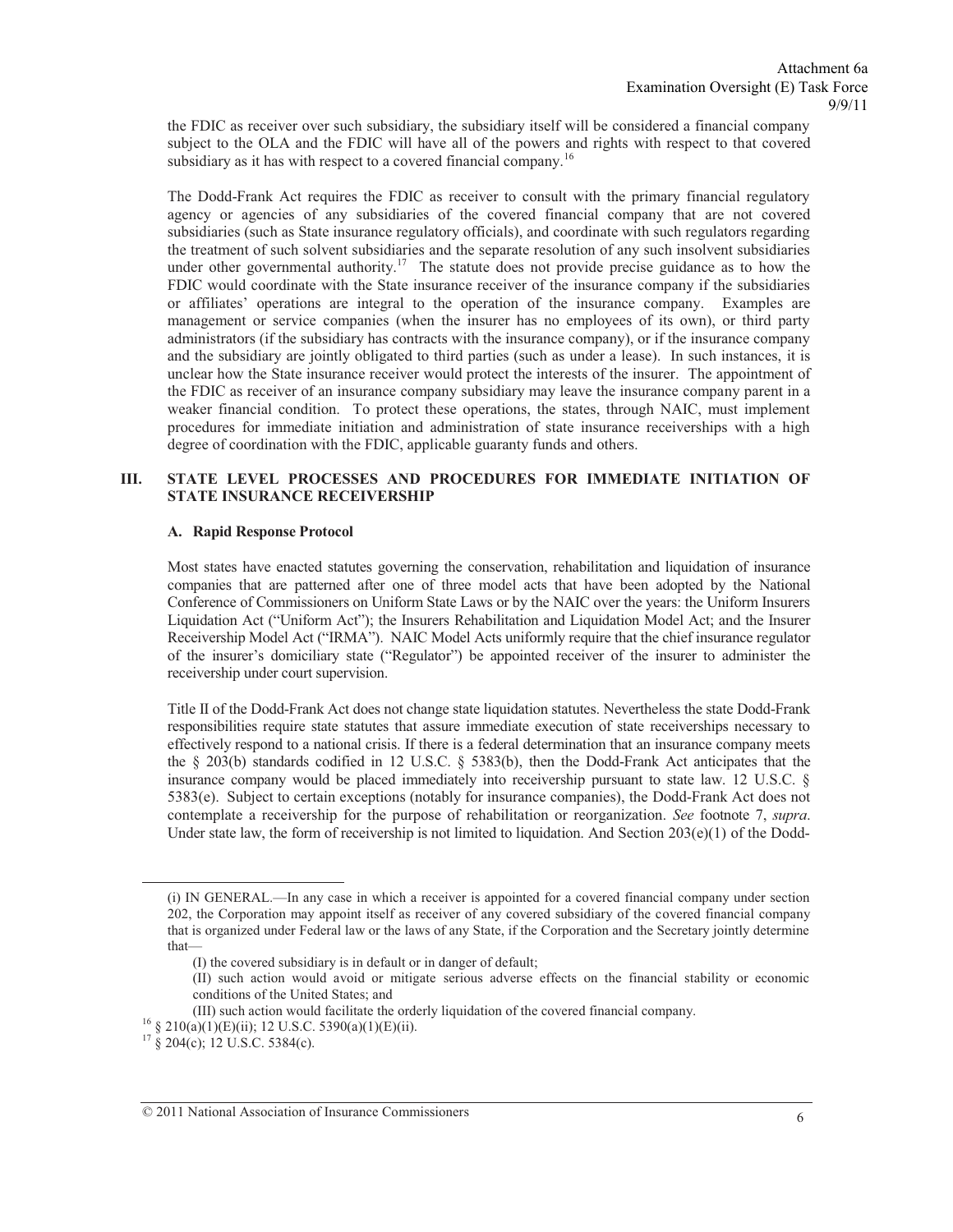Frank Act, 12 U.S.C.  $$5383(e)(1)$ , explicitly refers to both rehabilitation and liquidation of insurance companies in the insurance company context.

If state regulators do not file the appropriate action within sixty (60) days of the federal determination, then the Federal Deposit Insurance Corporation ("FDIC") has the authority to stand in the place of the state regulator for purposes of initiating the appropriate action under and pursuant to state law.  $\S 203(e)(3)$ , 12 U.S.C. § 5383(e)(3). *Regulators, receivers, the courts and other interested persons should not plan to rely on the 60- day window. Immediate state action will be required in most Dodd-Frank insurance company receivership scenarios.* Even in the unlikely event that the FDIC filed the state court action due to the passage of sixty (60) days, state laws continue to require that the Regulator be appointed as receiver of an insurance company and that the receivership be conducted under state law.

This section outlines the steps individual states should take to create a rapid response protocol, organizational structure and coordinated interagency effort to immediately initiate a Dodd-Frank receivership and, in any event, meet the sixty (60) day requirement under Title II of Dodd-Frank. The steps include:

- Advanced Planning
- Coordination with the National Organization of Life and Health Insurance Guaranty Associations (NOLHGA) and National Conference of Insurance Guaranty Funds (NCIGF)
- State-Federal Coordination with Proper Deference to State Insurance Regulators and Receivers in the Orderly Liquidation of any Insurance Company
- Creation of a Contact List and Executive Committee to Coordinate Receivership Implementation
- Formal Communication Protocols
- Procedures for Immediate Initiation of Receivership and Contacting Attorneys General
- Procedures or Rules for Expedited Judicial Review

### **B. Advanced Planning**

State regulators have long recognized that state receivers who expect to successfully administer a receivership must become familiar with the insurer's operations, business and structure as soon as possible. Ch. 1, § V (A), NAIC Receiver's Handbook For Insurance Company Insolvencies (2009) ("Receiver's Handbook"). The FDIC recognizes that advanced communication and planning is critical to a resolution that mitigates significant risk and minimizes moral hazard in a Dodd-Frank scenario. If there are multiple proceedings, coordination of those proceedings is essential to resolution of a Dodd-Frank scenario as much or more than in a traditional dual Liquidation/Bankruptcy scenario.

There are both existing and developing mechanisms in place for both state and federal regulators to consider the impact of the Dodd-Frank Act in the course of regulation. These mechanisms also assist regulators, the NAIC and, at the appropriate, time receivers, to have advance (even if separate) direction and warning of the potential for a Dodd-Frank receivership affecting an insurance company. Beginning with the designation of companies as Federal Reserve Board-supervised nonbank financial companies under  $\S 113(a)$  and spanning all the way to determinations of the Secretary under 12 U.S.C.  $\S 5383(b)$ , and encompassing all regulation in between, both state and federal regulators ideally will be provided with information sufficient to take some pre-receivership regulatory protective action, when necessary, and also engage in some level of advance receivership planning.

Indeed, state regulators may know in advance of federal regulators that significant financial problems exist in an insurance company. State regulators therefore may have opportunity for advance receivership planning and/or independent grounds prior to a 12 U.S.C. § 5383(b) determination to trigger state regulatory action including:

a confidential order of supervision by the state insurance regulator; or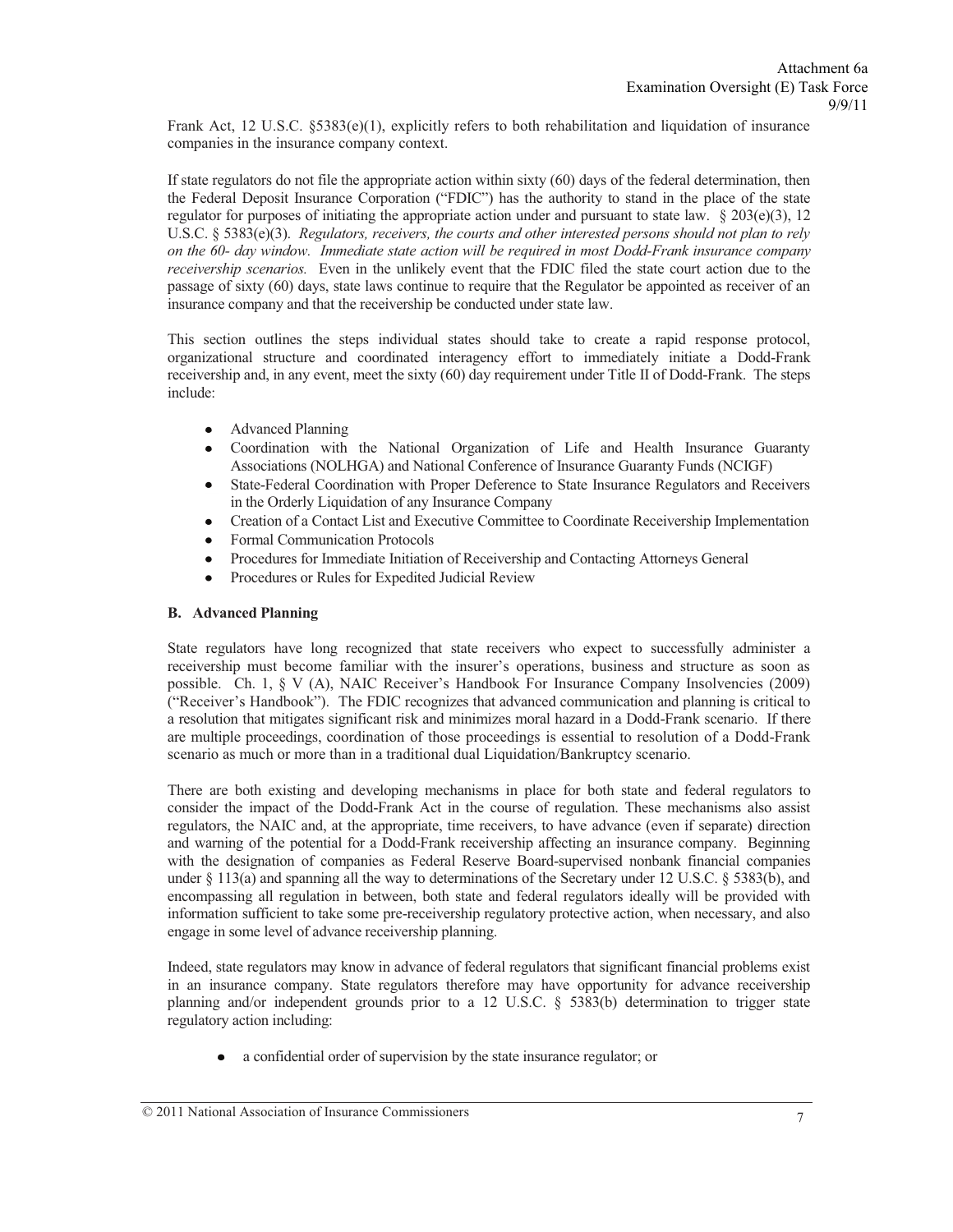other heightened regulation/prudential standards by the state regulator, including but not limited to, examination, watch list or other restrictions limiting the insurer's issuance of new business.

Thus, there may be a platform in the current state regulatory structure for advance notice and planning by state regulators and receivers in advance of the notice of a federal determination under 12 U.S.C. § 5383(b).

Ideally, the Regulator's advance planning for a Dodd-Frank scenario involving a state-regulated insurer should be highly coordinated with the NAIC and the Receivership Financial Analysis (E) Working Group (RFAWG); other affected state regulators; NOLGHA and NCIGF; federal regulators and receivers including the FDIC and the affected insurance company. The insurance company or its parent/affiliate may be required to submit a confidential federal resolution plan providing for rapid and orderly resolution in the event of a future material financial distress or failure. Section 165(d), 12 U.S.C. § 5365(d). That plan should be provided to and reviewed by the Regulator as part of the Regulator's work to broadly pre-identify theoretical scenarios and responses, and certainly as part of the planning to implement an actual Dodd-Frank referral under 12 U.S.C. § 5383(b). The confidentiality provisions under the Dodd-Frank Act, as well as the federal and state confidentially restrictions, must be respected and addressed up front in Memoranda of Understanding or other protections in formulating all pre-planning and communication plans. Alternatively, confidential state-based plans, such as Contagion Reports<sup>18</sup> (where applicable) or confidential Corrective Action Plans, can be used confidentially by state regulators as early planning tools.

Although the Dodd-Frank Act does not expressly require that a determination made under § 203(b) with regard to an insurance company be communicated to the Regulator (the determination is expressly required to be communicated to the FIO, FDIC, Federal Reserve and the covered financial company; and that information is confidential), that basic communication is implied as part of the FDIC's consultation obligations under  $\S 204(c)$ , 12 U.S.C.  $\S 5384(c)$ , and is obviously necessary to the orderly initiation of a Dodd-Frank receivership. Procedures should establish, at a minimum, that the recommendation and determination is immediately communicated in all cases to the NAIC as a central coordination point for state regulators and receiver, and also directly to the domestic Regulator when the company is itself an insurance company and the insurance regulators when there is an insurance company subsidiary or affiliate of a covered financial company. Discussions with the relevant federal actors should focus on state receivership planning and advance warning under the confidentiality constraints of the Dodd-Frank Act.

### **C. Internal Procedure For Presenting Federal Determinations to Commissioner and for Immediately Initiating Receivership**

Whether a receivership is expected, pre-planned or arises unexpectedly, state insurance regulators and receivers must be prepared internally for the immediate initiation of a receivership well before the expiration of 60 days where there is a federal systemic risk determination as to an insurance company.

In general, as discussed above, under 12 U.S.C. § 5383(a), the FDIC and the Board of Governors of the Federal Reserve System ("Federal Reserve"), on their own initiative or at the request of the Secretary, recommend that the Secretary appoint the FDIC as receiver for a covered financial company. The recommendation to place an insurance company or a financial company of which the largest domestic subsidiary is an insurance company into receivership is made by the Federal Reserve and the Director of the FIO in consultation with the FDIC. 12 U.S.C. § 5383(a)(1)(C). The Secretary, in consultation with the President, determines whether the covered financial company satisfies the criteria in 12 U.S.C. § 5383(b). If such a determination is made, the Secretary notifies the covered financial company of the determination

<sup>&</sup>lt;sup>18</sup> The NAIC Model Insurance Holding Company Act requires that annual reports to regulator identify material risks within the holding company system that could pose a financial or reputational contagion to the insurer.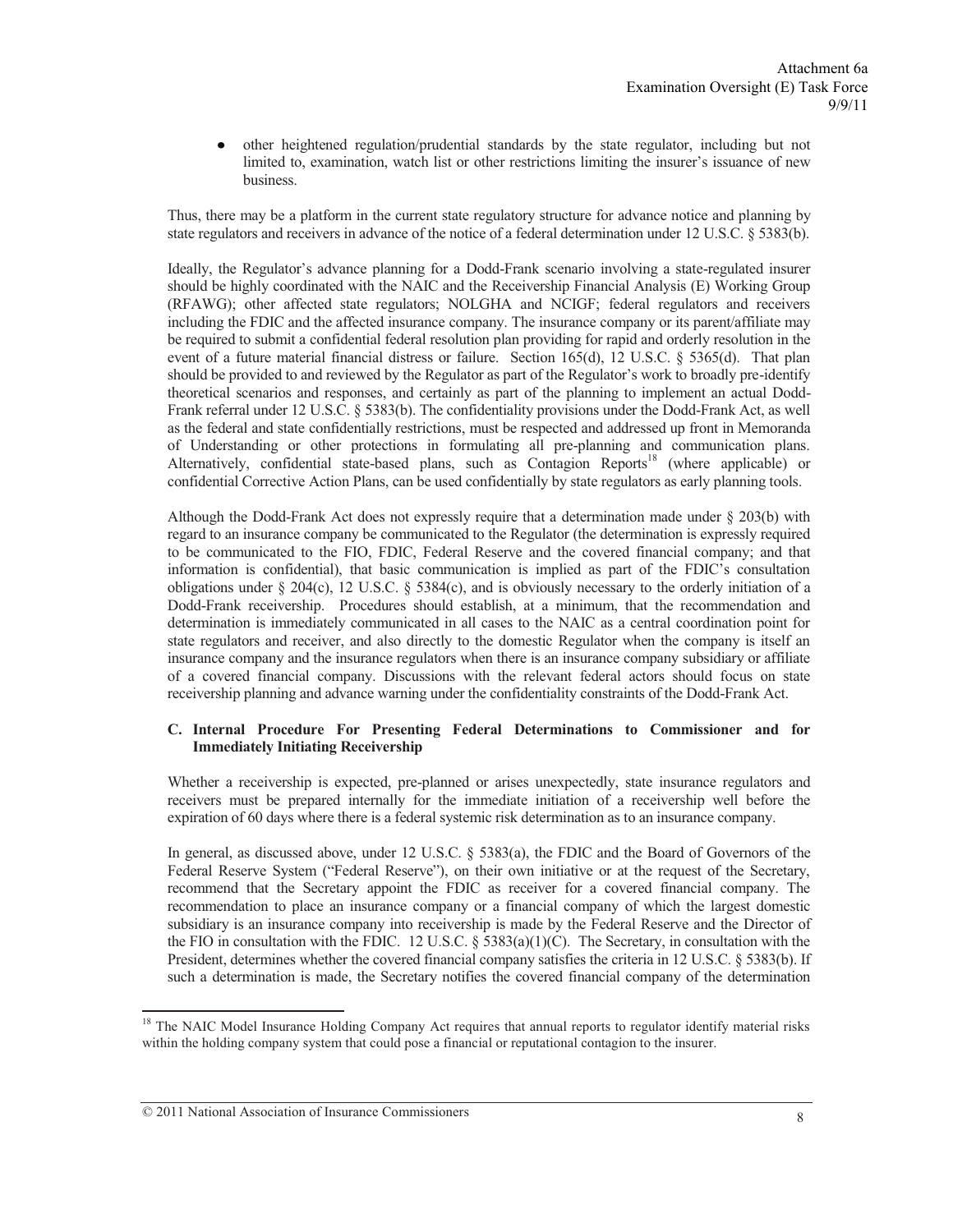pursuant to 12 U.S.C. § 5383(c) and 12 U.S.C. § 5382(a)(1)(A)(i) . There is no exact time limit for the notice, but the expectation is that the notice will be immediate.

Once the determination is made, if the company consents to the determination, the FDIC's appointment as receiver is immediate. 12 U.S.C. §  $5382(a)(1)(A)(i)$ . If there is no consent, then the Secretary, upon notice to the covered financial company, shall petition the U.S. District Court for the District of Columbia under seal for an order authorizing the Secretary to appoint the FDIC as Receiver. 12 U.S.C. §§ 5382(a)(1)(A)(i), (ii). The Court has twenty four (24) hours to determine whether the Secretary's determination that the covered financial company is in danger of default and satisfies the definition of a financial company is arbitrary and capricious. 12 U.S.C.  $\S$  5382(1)(A)(iv). If the Court determines the Secretary's findings are not arbitrary and capricious and that the company is a covered financial company, then the Court shall enter an order immediately authorizing the Secretary to appoint the FDIC as receiver. *Id.* If the Court fails to make a determination within twenty four (24) hours, the petition is granted by operation of law and the Secretary shall appoint the FDIC as receiver. 12 U.S.C.  $\S$  5382(a)(1)(A)(v)(I), (II). The Court's determination is subject to a limited scope and expedited appeal process, but not to stay or injunction. 12 U.S.C. §§ 5382(a)(1)(B), (a)(2). *See* Flowcharts, (Exhibit 11-A and 11-B).

One exception is that, if the covered financial company is an insurance company or an insurance company subsidiary or affiliate of a covered financial company, the rehabilitation or liquidation of such company, and any insurance company subsidiary or affiliate of such company, shall be conducted as provided under state law. 12 U.S.C. §§ 5383(e)(1), (2). In that case, the Regulator has 60 days from the date on which the 12 U.S.C. § 5383(a) determination is made -- not communicated -- to file the appropriate judicial action in state court to place the insurance company into orderly liquidation under state law, or else the FDIC shall have the authority to make the filing. 12 U.S.C. § 5383(e)(3). The Dodd-Frank Act does not expressly require entry of a liquidation order in 60 days (or ever for that matter), but entry of a receivership order well in advance of the 60-day expiration must be the Regulator's goal in order to be consistent with the federal framework seeking to swiftly resolve company failure that threatens the national economy.

1. Internal Discussions

As referenced above, the very first discussion that must occur is, minimally, notice of the federal determination from the Secretary or other federal representative to the state Regulator. That notice should be immediate.

However best interlocking with federal processes, discussions must occur as to how the federal government prefers to coordinate and plan for notice. For example, regulators may pre-identify themselves and other persons to be notified. NAIC mechanisms may also be useful to effect fast multistate notice. Once the state regulator receives notice of the federal determination, the Internal Procedures in the domiciliary state, discussed more specifically below, are triggered if those procedures have not already been triggered as the result of advanced planning. There will be a critical need to respect statutes requiring confidentiality of non-public information in the hands of regulators in this and other pre-planning processes. The notice will also likely trigger formal discussions and procedures with stakeholders outside the domiciliary state, but those procedures are not discussed at length in this section.

#### 2. Key Elements of Initial Due Diligence

As in all receiverships, the Regulator who expects to successfully prosecute a receivership action must become familiar as soon as possible with the insurer's overall operations and business, as must any potential special deputy receivers and staff. Ch. 1, § V(A), Receiver's Handbook. This cooperation and advance planning among the Regulator, the receiver and ideally also the company itself is especially imperative in a systemically important Dodd-Frank scenario. Indeed, the FDIC cites Lehman Brothers' lack of such a plan as a factor that contributed to the chaos of its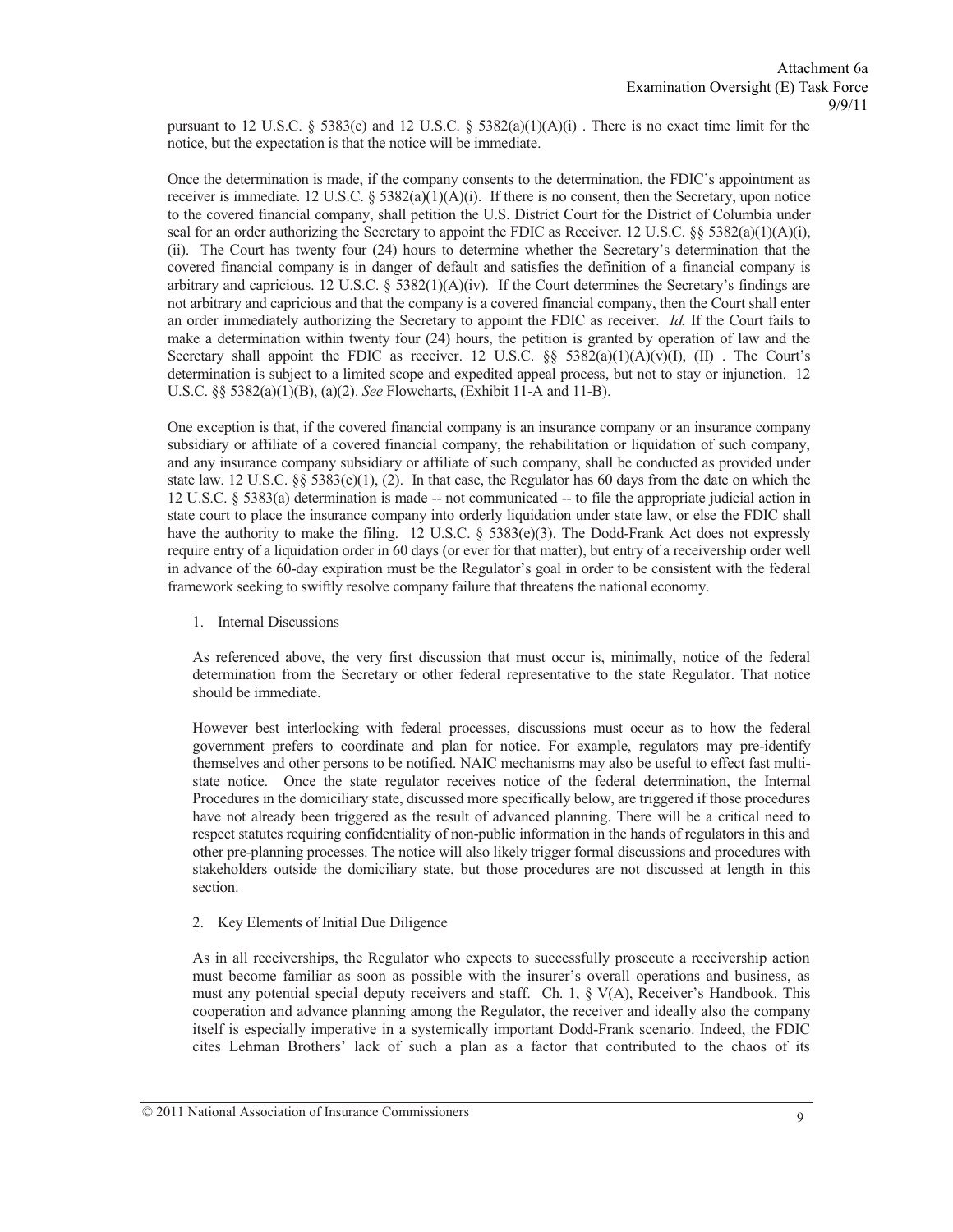bankruptcy. *See* FDIC Report, The Orderly Liquidation of Lehman Brothers Holdings Under the Dodd-Frank Act, April 18, 2011.<sup>19</sup>

The circumstances of a Dodd-Frank receivership will dictate the priorities in the initial response once the significant risk to the financial stability of the United States is identified. Coordination and information sharing with the federal government, needless to say, will drive much of the early activity and due diligence. Beyond those initial priorities, a number of items will inevitably be a part of any initial due diligence process. Among priority due diligence items in a Dodd-Frank receivership will be for the receiver to meet with the Regulator's staff and possibly also key company personnel as soon as possible to discuss Resolution Plans to the extent they are available, as well as the perceived causes of the insurer's difficulties, the insurer's "place" in the overall corporate structure and its relationship to the systemically important company, and receivership options best suited to accomplish an orderly resolution and liquidation. *See* Ch.1, § V(A) Receiver's Handbook.

In the Dodd-Frank scenarios, as in all receiverships, the Receiver must be able to readily assess which assets are the insurer's assets. There must be a prompt review and analysis of the interaction and agreements between the insurer and its affiliates and vendors – service agreements, management agreements, key employment agreements, pooling agreements, and other similar arrangements. *See* Ch. 8, 9 Receiver's Handbook. In particular, identification and analysis of qualified financial contracts and the impact of any termination and netting rights must be conducted. There must be a prompt assessment by the Receiver of the potential for a successful rehabilitation of the insurance company prior to or in connection with liquidation. Information from state and federal regulators can greatly assist the Receiver. It is also important for the Receiver to meet with the insurer's officers and/or directors, when possible. While these are elements of nearly all insurance receiverships, the receiver should plan for a faster and more focused analysis under the urgent circumstances a Dodd-Frank receivership of an insurance entity presents.

3. Attempt to Broadly Pre-Identify Theoretical Scenarios and Responses

As referenced above, Resolution Plans, Contagion Reports or other regulatory mechanisms exist by which companies confidentially file with the Regulator their plans in the event of a  $\S$  203(b) determination as to the failure of an insurer or related entity. Using these or other regulatory mechanisms, such as financial examination, the Regulator can broadly pre-identify theoretical scenarios and responses for actual or potential systemically important companies in the state.

- 4. Internal Procedure for Initiating State Receivership, Including Procedure for Early Consultation with the State Attorney General or Other Stakeholders
	- **a.** Assuming there is an external procedure for communicating the federal determinations and/or prior proceedings to the domestic Regulator, the Regulator must, in turn, trigger internal procedures for filing the appropriate judicial action seeking liquidation or rehabilitation within 60 days of the determination.
	- **b.** Most Regulators and Receivers have established internal procedures for contacting the Chief Liquidation Officer, consulting with the Attorney General or others needed to file a state receivership action and for notifying the Court once the action is filed. These internal procedures should be adapted, strengthened and memorialized for Dodd-Frank scenarios to provide for heightened and expedited notice and court action. In some states, statutory or

 $19$  http://www.fdic.gov/bank/analytical/quarterly/2011\_vol5\_2/lehman.pdf.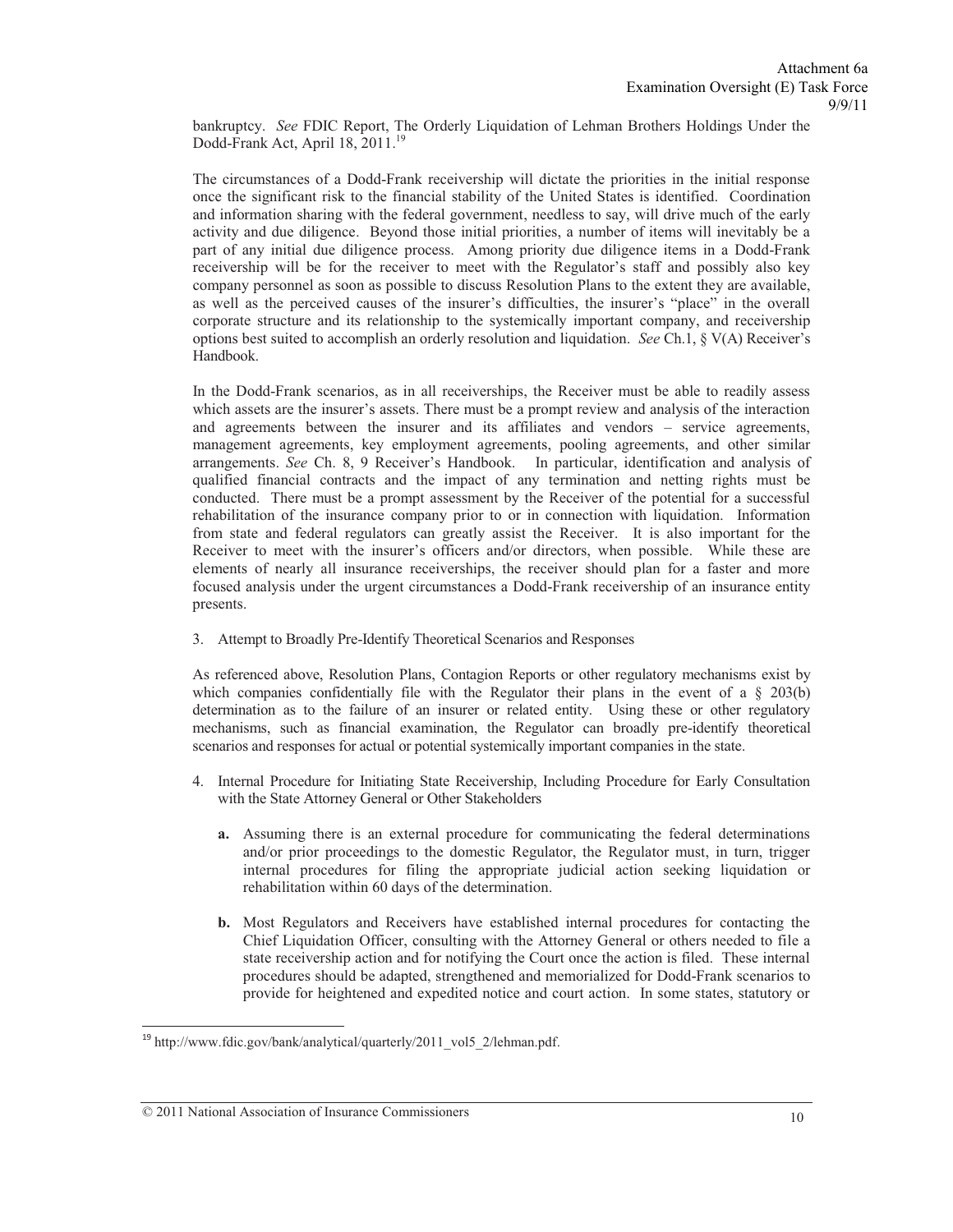rule change will be required to adapt to a Dodd-Frank scenario. For example, if the state requires public or non-public bidding process for the appointment of a receiver, that process must be expedited or eliminated in the unique Dodd-Frank scenarios in order to assure federal statutory compliance and expedited appointment of a state receiver.

**c.** Each Regulator should, as an initial matter, establish an inter-agency Dodd-Frank Executive Committee ("Committee") in advance of a Dodd-Frank insurance receivership. The Committee is a working group for pre-planning functions, and a resource for confidential coordination of a complex and urgent Dodd-Frank receivership. The Committee does not have independent powers, nor can the Commissioner delegate his or her authority to the Committee. The Committee would initially be charged with preidentifying expedited procedures and pre-identifying contact points ("Contact List") unique to each state in the event of a Dodd-Frank insurance company receivership. This would include the development of state-specific, formal communication protocols based on NAIC models and similar to state disaster and recovery plans. This would also include the adaptation of NAIC-based, or development of state-specific, pre-screened and/or outlined court or administrative documents for receiverships prompted by systemic risk determinations.

In an actual Dodd-Frank scenario, the Committee could act as a group of multidisciplinary experts who are particularly tasked with assisting the Commissioner in the planning for and executing of the orderly resolution and liquidation of particular systemically risky insurance companies.

- **d.** The mission of the Committee is:
	- Plan in advance (pre-identify contact points and pre-identify expedited procedures  $\bullet$ that are annually reviewed) for a Dodd-Frank insurance receivership.
	- Assist the Commissioner in the assessment of alternatives for cost effective resolution or receivership while maximizing protection of policyholders, creditors and the public. Accurate and timely information is critical to perform these functions.
	- Assist the Commissioner in assessing and rapidly responding to federal determinations in a manner that complies with Dodd-Frank and meets the goals of Dodd-Frank Title II.
	- Assure through pre-planning or otherwise that adequate assets of any designated systemically important insurance company exist, or that other lending/funding exists, to pay for the receivership of an insurance company receivership arising under Dodd-Frank.
	- Assess early on the severity of potential obligations of guaranty funds resulting from liquidation of a systemically important insurer.
	- Work with the state Receiver to coordinate, implement and resolve the receivership.
- **e.** Depending on the state, the Committee and the Contact List may be comprised of the same or different people. The Contact List is a list of key stakeholders who must be notified by the Regulator immediately in the event of a § 203(b) determination, certainly as to a domestic company, and also possibly in relation to a foreign company with business in that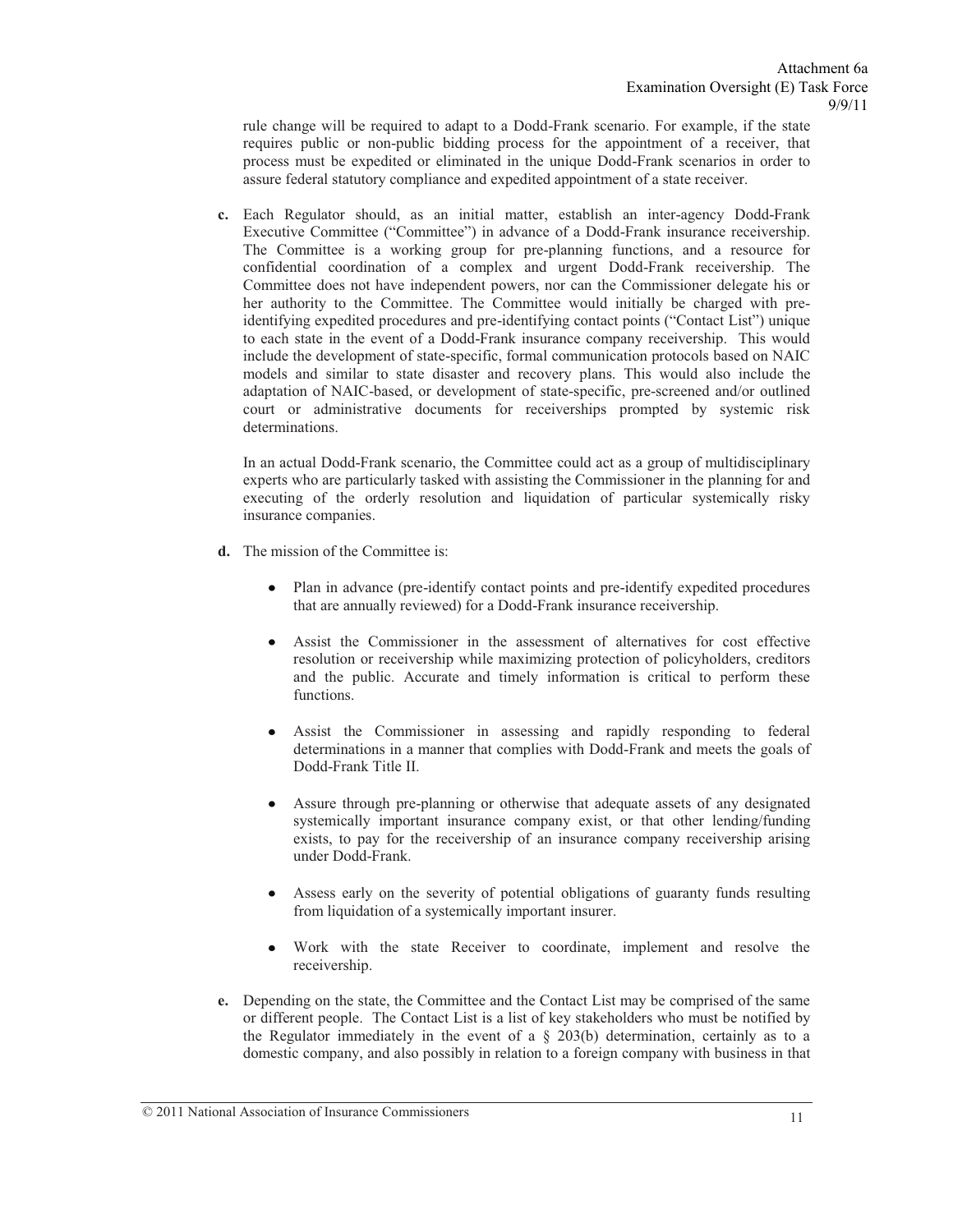Regulator's state. A communication protocol similar to that in place under most states' disaster plans in general must be implemented.

The Committee and/or the Contact List should include:

- Regulator (Chair of Committee) and/or Chief Financial Regulator/Key Department of Insurance Personnel (Committee and Contact List). The Regulator is charged with immediately notifying the members of the Committee and the Contact List upon notification of the federal determination. This notification may occur outside of normal business hours. Therefore, the communication procedures and protocols must anticipate a need to contact key stakeholders at any time of any day.
- Governor or appointed representative (Contact List)
- Chief Liquidation Officer, or Special Deputy Receiver (Committee and Contact List)
- Chief Legal Counsels of Regulator/Receiver (Committee and Contact List)
- Other agencies. It should be noted that some entities (for example health maintenance organizations and other managed care organizations) may be regulated primarily or jointly by other state agencies, such as the department of health or specialized agencies.
- Attorney General or designated Assistant Attorney General (Committee and Contact List) and/or contracted outside counsel
- If state law and process allow, Chief or Administrative Judge of the receivership court (Contact List)
- Depending on state structure, Contracted Receivers (may need pre-approved short list for magnitude of a Dodd-Frank receivership; consider training core group of current state receivers who can be loaned to other states in the systemically significant circumstances) (Committee and Contact List). Commissioners may in their discretion consider sources of previously identified receivership expertise in assembling resources for the administration of a Dodd-Frank receivership. The NAIC Directory of Receivership and Run-Off Resources to Assist State Insurance Regulators provides commissioners, in their capacity as receiver, a list of professional resources. Examples of other sources of expertise may include the ABA Tort & Insurance Practice Section; the Association of Insurance & Reinsurance Run-Off Companies (AIRROC); the International Association of Insurance Receivers, which also accredits insurance receivers; and the International Association of Restructuring, Insolvency & Bankruptcy Professionals.
- NOLHGA and NCIGF, and specialized guaranty funds, such as title and managed care, where appropriate. (Committee and Contact List)

#### *Additional Potential Parties for Active Receivership:*

• NAIC, including RFAWG. The NAIC can particularly assist with the notification to all affected state Regulators in the event that ancillary receiverships must be rapidly initiated.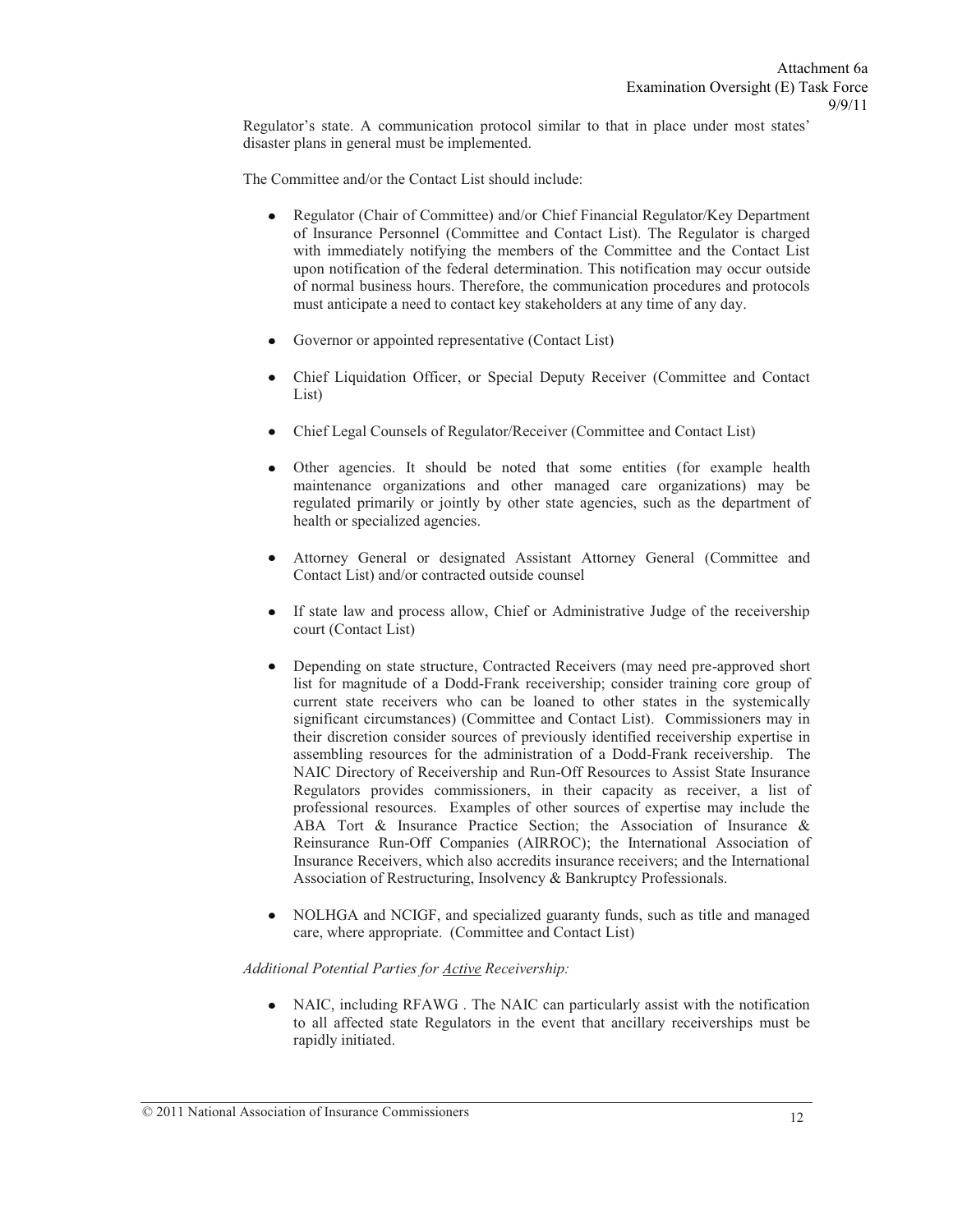- Federal Insurance Office
- Ancillary Receivers, if any
- FDIC to coordinate treatment of solvent and insolvent insurance company subsidiaries and affiliates and other issues
- Other state agencies that also regulate the insurance company

### **D. Procedure for Rapid Consultation with the State Attorney General or Other Counsel Required to Prepare and Make the Initial Filing**

- **1.** In all states, the State Attorney General represents the Regulator. In many states, the State Attorney General also represents the Receiver. Therefore, early consultation and coordination with the State Attorney General is required to swiftly transition a systemically risky insurance company to receivership under state law.
- **2.** In some cases, national coordination with Attorneys General will be required to promptly and cost-effectively domesticate the receivership order in all or the majority of states.
- **3.** States should plan for expedited and/or flexible procedures for the appointment of outside counsel, if required by the Regulator or Receiver. There will be a need for rapid conflicts checking and immediate retention.
- **4.** Depending on state structure, States should consider development of a pre-approved short list of Attorneys General and/or qualified outside counsel who can respond to the magnitude of a Dodd-Frank receivership. This could ensure immediate consultation with attorneys needed to prepare and make the required filing in state court and execute the receivership under the urgent circumstances presented by a Dodd-Frank receivership.
- **5.** Special attention should be devoted to those special cases in which the federal courts may also be involved, such as the insolvency of a risk retention group or the resort to Chapter 11 of the bankruptcy code by the parent or an affiliate of the troubled insurer that could result in the Section 362 automatic stay impeding accelerated proceedings.

## **E. Other Considerations**

- **1.** States and the NAIC should develop pre-screened/outlined court documents.
- **2.** In some states, statutory amendments may be required or favored to assure that a federal determination under § 203(b) or consent at the federal level is grounds for liquidation. Potential changes are discussed below in section VI. Notwithstanding that, there are provisions in the NAIC models and IRMA that can be incorporated into pre-screened court administrative documents for receiverships prompted by systemic risk determinations, such as:
	- **a.** Rehabilitation may be the best first step for all or part of an insurance company subject to a Dodd-Frank receivership, especially if there is a filed resolution plan providing for the orderly transfer, reinsurability or runoff of policyholder liabilities. Liquidation may be required, if there is a critical need to trigger guaranty funds and an order of liquidation plus a finding of insolvency is required by state law for that trigger. All receivership mechanisms should be considered in consultation with any applicable guaranty funds. In any case, rapid but sophisticated analysis of how a state receiver is going to close or resolve the insurance company (what liquid assets exist to run the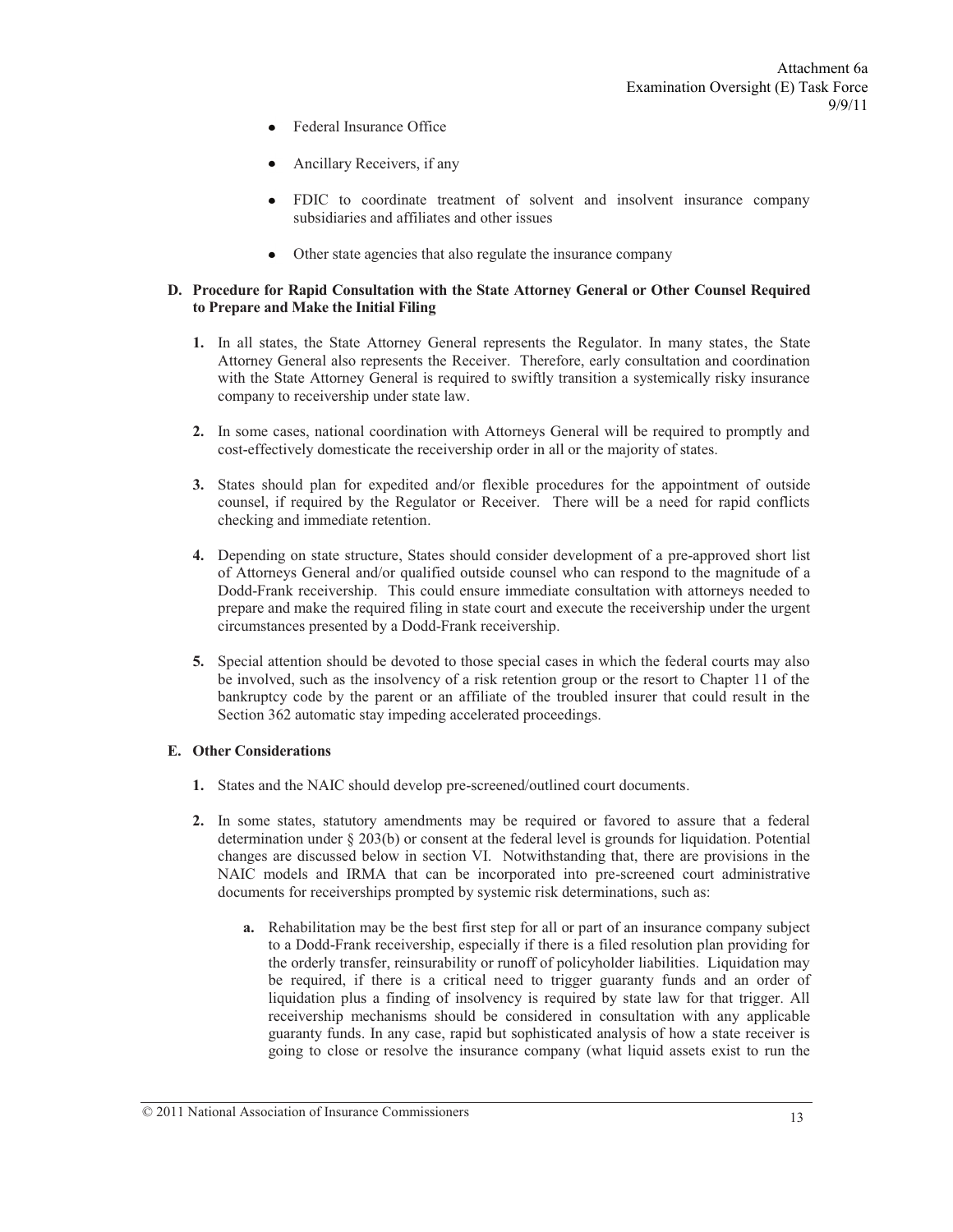receivership; what assets are (un)encumbered including what liens taken by FDIC; how can assets be sold or liquidated; how are claims going to be filed, determined and paid; what is the effect of qualified financial contracts) must occur.

- **b.** The following grounds for receivership or liquidation in most current state codes could provide grounds for an insurance company receivership order in the event of a federal determination and can be incorporated into a consent, model complaint and order along with other grounds that may exist (*i.e.*, insolvency):
	- The insurer is in such hazardous condition that the further transaction of its business would be hazardous financially to its policyholders, creditors and the public. *Compare* § 203(b)(4).
	- The board of directors or the holders of the majority of voting shares request or consent to state receivership.

## **F. Timeline for Prompt Consideration by State Trial Court**

Once a petition for receivership is filed, the company will have an opportunity to defend itself, which can result in a trial or an evidentiary hearing. Some states may require or favor a statutory rule change to assure that a Dodd-Frank insurance company receivership complaint (where there is no consent) is fully litigated through appeal on an emergency track analogous to that set forth in §202(b). All states will, at a minimum, require procedures for emergency intake and consideration of the complaint and any *pro hac vice* motions by the trial court. Regulators and Receivers should meet in advance with the Chief Administrative Judge or other appropriate official in the Receivership Court to discuss (i) the new requirements under Dodd-Frank; (ii) how the Court prefers to manage such complaints and cases, in particular if all or part of the initial complaint must be filed in person or heard outside of normal business hours; and (iii) what likely questions the court would have in the event of a Dodd-Frank filing. Reference can be made to the United States District Court for the District of D.C. rules promulgated to implement the federal determination process.

While these court processes will not be entirely in the control of the Regulator and may potentially require legal changes, ideally the procedures would provide for:

- **1.** Intake and administration protocol that results in automatic assignment to a particular judge (such as the chief administrative judge or duty judge) and that avoids jurisdictional disputes (*e.g.*, whether or not the complaint and case is or is not assigned or transferred to a specialized court or docket).
- **2.** Filing the complaint under seal where appropriate.
- **3.** Intake and administration protocols that provide for expedited processes and orders, ideally hearing and determination of the complaint within twenty four (24) hours of filing. This may be accomplished pursuant to court scheduling order or other order, or existing rules in some states.

Separately, many if not all states have adopted special statutes or rules for expedited litigation and appeal of particular classes of cases. Although those classes of cases are more frequent than insurance receiverships in general, and Dodd-Frank receiverships in particular, state courts should give consideration now to the issue whether new rules or statutes are warranted to provide for immediate and expedited litigation of a Dodd-Frank insurance receivership on an analogous track as is set forth in § 203(b).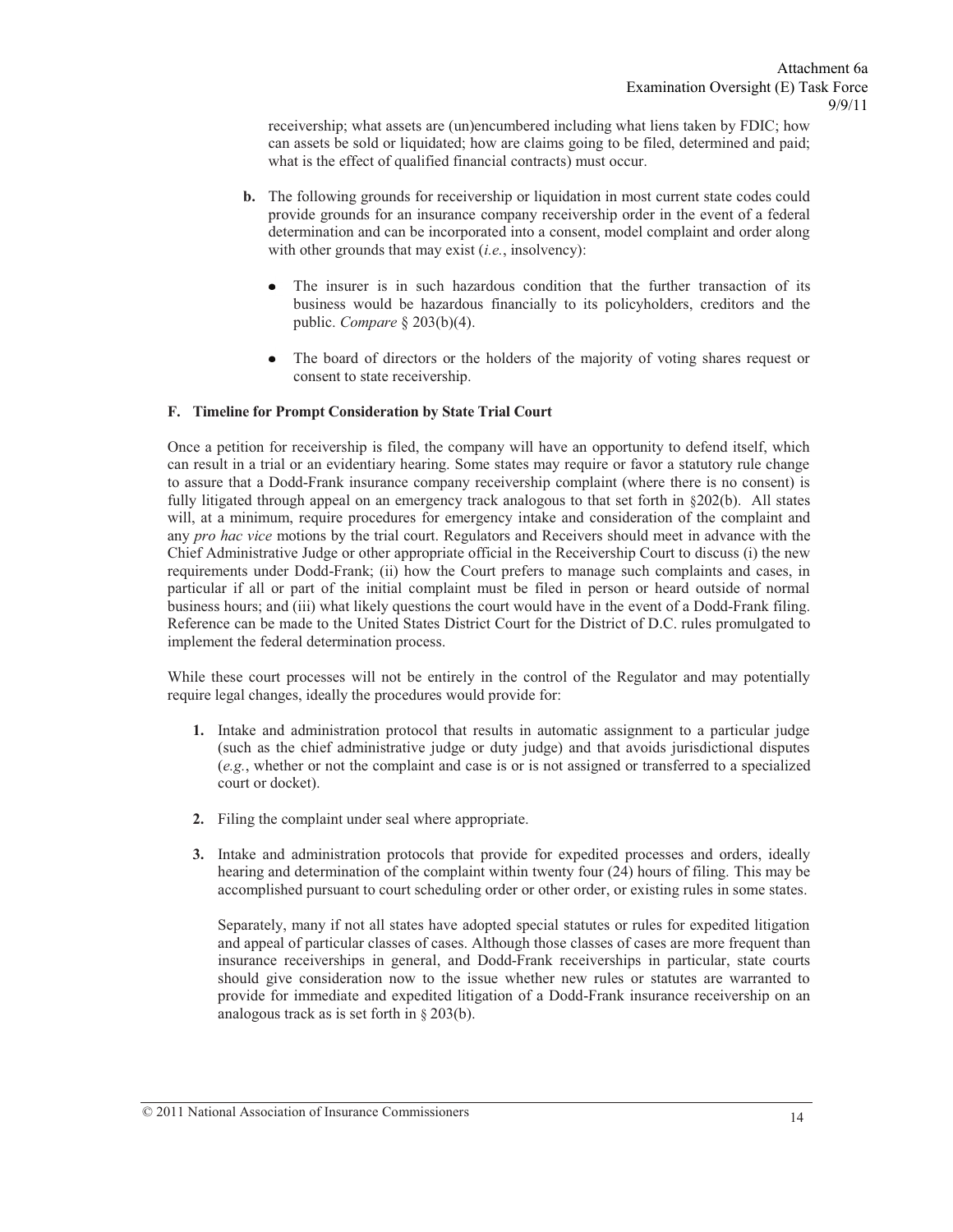- **4.** Limited or no intervention by third parties. To the extent existing state law in a particular state permits third parties (other than the company) to intervene as parties at the outset of an insurance company receivership, consider limiting the right to seek intervention in a Dodd-Frank receivership to ancillary proceedings that occur after entry and appeal of the receivership order. This will assure that states can meet the Dodd-Frank Act's need for immediate entry of a rehabilitation or liquidation order in response to a federal determination and that interventions do not interfere with the emergency activities of the court and the regulator. In states where statutes or case law do not presently grant third parties intervention and appeal rights in receivership cases, that law should be preserved in a Dodd-Frank receivership.
- **5.** Domestication of the Receivership Order and/or initiation of ancillary receivership proceedings.
- **6.** Limited appeal, both in terms of standing and scope of review, analogous to that set forth in Dodd-Frank, Title II, Section § 202. Conversely, only the insurance company, as represented by its board, should have standing to defend against a complaint for receivership as provided for in existing statutes. Affiliates, subsidiaries and creditors should not be permitted to participate in the litigation of the discreet issue whether a liquidation order should be entered because of the existence of a federal determination under § 203(b).

## **IV. SUBSIDIARY AND AFFILIATE ISSUES**

#### **A. Overview**

Subsidiary and affiliate issues require that Commissioners and deputy receivers expand their scenario analysis and planning beyond situations in which an insurance company would be the covered financial company. As described below, several scenarios can emerge whereby the insurance company is affected by a Dodd-Frank receivership, although not as the covered financial company. In particular, issues emerge where the insurance company is an asset, direct or indirect, of a covered financial company, or where the FDIC's lien authority is brought to bear.

Section 2(1) of the Dodd-Frank Act defines "affiliate" as having the meaning set forth in 12 U.S.C. 1813, $^{20}$ which defines the term as having the meaning set forth in 12 U.S.C. 1841(k), as follows: " ... any company that controls, is controlled by, or is under common control with another company."

Section (2)(18)(A) of the Dodd-Frank Act -- Other Incorporated Definitions -- provides that "subsidiary" has the meaning set forth in 12 U.S.C. 1813, where is it defined as follows:

- (w) Definitions relating to affiliates of depositary institutions
- (4) Subsidiary. The term 'subsidiary'

 (A) means any company which is owned or controlled directly or indirectly by another company; and

 (B) includes any service corporation owned in whole or in part by an insured depository institution or any subsidiary of such a service corporation.

Section 2(18)(A) of the Dodd-Frank Act also provides that the term "control" has the meaning set forth in 12 U.S.C. 1813,<sup>21</sup> where the term is defined as having the meaning set forth in 12 U.S.C. 1841, as follows:

 $20$  12 U.S.C. 1813(w)(6).

<sup>© 2011</sup> National Association of Insurance Commissioners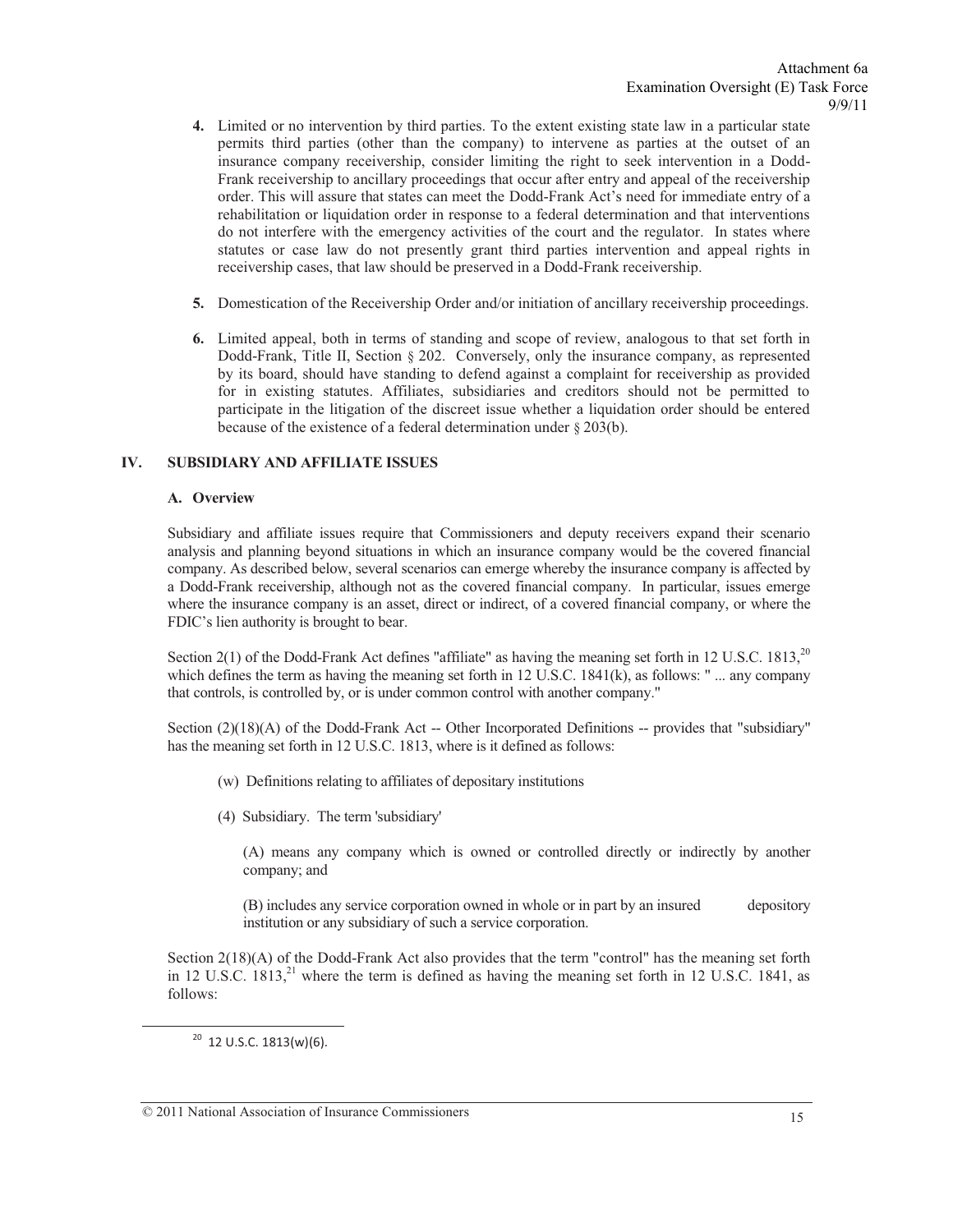(a)(2) Any company has control over a bank or any company if -

(A) the company directly or indirectly or acting through one or more other persons owns, controls, or has the power to vote 25 per centum or more of any class of voting securities of the bank or company;

(B) the company controls in any manner the election of a majority of the directors or trustees of the bank or company; or

(C) the Board determines, after notice and an opportunity for hearing, that the company directly or indirectly exercises controlling influence over the management or policies of the bank or company.

Determination of an entity's status as an affiliate or subsidiary may vary under the Dodd-Frank Act from that under holding company or state law.

#### **B. Asset Transfer**

Section 210(a)(1)(G) of the Dodd-Frank Act provides broad power to the FDIC, as the receiver of a covered financial company, to transfer the company's assets without obtaining approval from any other entity.<sup>22</sup> If an insurance company is owned by a covered financial company, it is therefore an asset of the covered financial company and the FDIC can transfer its ownership. The Dodd-Frank Act does not specify any conditions or limitations on the FDIC's power to transfer ownership, such as obtaining the approval of the domiciliary regulator. Thus it appears that compliance with Insurance Holding Company System Regulatory acts is not contemplated, nor is compliance with other state laws governing ownership (for example, limitations on foreign ownership). It is possible that  $\S 210(a)(1)(G)$ preserves state authority because comparable authority allowing the FDIC to transfer assets to a "bridge financial company" specifically excludes state approval. Whereas  $\S210(a)(1)(G)$  provides that the FDIC can make a transfer "without obtaining any approval, assignment or consent. ...",  $\S210(h)(5)(D)$ , governing transfers by the FDIC to a bridge financial company, provides that a transfer is effective " ... *without any further approval under Federal or State law*, assignment, or consent with respect thereto."<sup>23</sup> The express exemption from obtaining "Federal or State law" approval is not contained in

 $\overline{a}$ 

(i) In General. Subject to clauses (ii) and (iii), the Corporation [FDIC], as receiver for a covered financial company, may –

 $(I)$  ...

(II) transfer any asset or liability of the covered financial company (including any assets and liabilities held by the covered financial company for security entitlement holders, any customer property, or any assets and liabilities associated with any trust or custody business) without obtaining any approval, assignment, or consent with respect to such transfer. 23 §210(h) - Bridge Financial Companies

(5) Transfer of Assets and Liabilities.

(A) Authority of Corporation. The Corporation [FDIC], as receiver for a covered financial company, may transfer any assets and liabilities of a covered financial company (including assets or liabilities associated with any trust or custody business) to one or more bridge financial companies, in accordance with and subject to the restrictions of paragraph (1).

(D) Effective Without Approval. The transfer of any assets and liabilities, including

those associated with any trust or custody business of a covered financial company, to a bridge financial company shall be effective without any further approval under Federal or State law, assignment, or consent with respect thereto.

<sup>21 12</sup> U.S.C. 1813(w)(5).

 $22$  §210(a) - Powers and Authorities.

<sup>(1)</sup> General Powers

<sup>(</sup>G) Merger; Transfer of Assets and Liabilities. –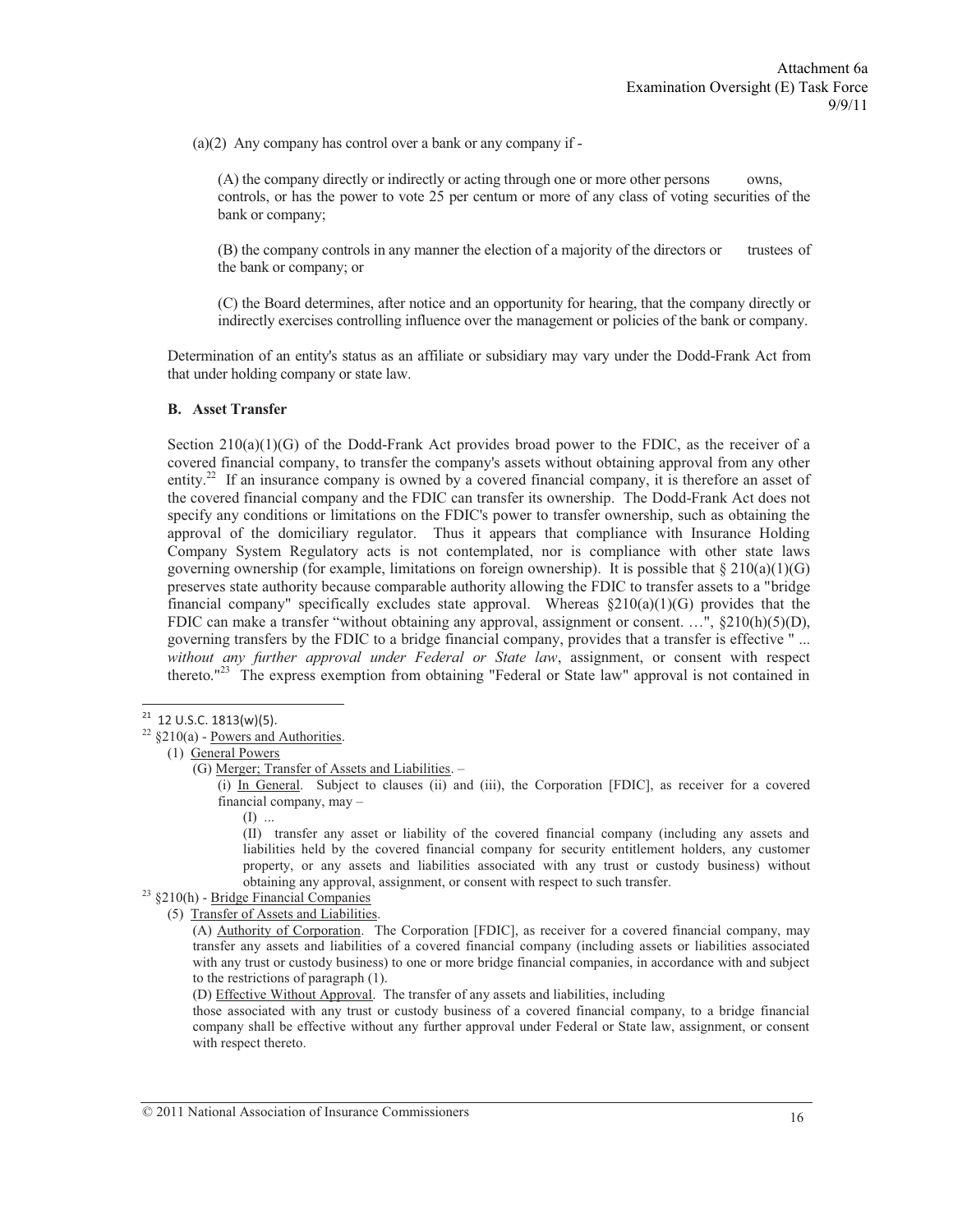$\S210(a)(1)(G)$ , which therefore might be interpreted as simply exempting the FDIC from obtaining approval from shareholders, lien holders or other private parties.<sup>2</sup>

An insurance company's assets would not appear to be subject to transfer by the FDIC because  $\S210(a)(1)(G)$  only authorizes the transfer of assets of the "covered financial company" for which the FDIC is the receiver. The Section does not appear to authorize the FDIC to "transfer" the insurer's business through reinsurance or other arrangements. It also, therefore, does not appear to give the FDIC authority to transfer a wholly owned subsidiary of an insurer. The subsidiary is an asset of the insurer, not the covered financial company. But authority granted to the FDIC to impose liens (discussed below) is analogous, and that authority is interpreted as extending to an insurer's subsidiaries.

Under its authority to transfer assets of a covered financial company, the FDIC could transfer ownership of an insurer's affiliates. Transferring an affiliate (or a subsidiary) could be highly problematic for an insurer in numerous situations, such as transfer of an affiliated management company that runs the insurer's operations (the insurer itself may have no employees), transfer of an affiliate or subsidiary that generates profits recirculated by the parent company (or dividended by the subsidiary) to provide capital to the insurer, or transfer of an affiliate or subsidiary whose operations are essential to or interwoven with the operation of the insurer.

The Dodd-Frank Act also provides that the FDIC may transfer the assets of a covered financial company for which it has been appointed as receiver to a "bridge financial company." As noted above, the transfer may be made without approval under "State Law." Again, the FDIC does not appear to be bound by any provisions of Insurance Holding Company System Regulatory acts or other state laws. Transfer of an insurer or its affiliates to a bridge financial company raises the same issues regarding ownership and operation as are raised by the FDIC's power to otherwise transfer ownership. Transfer to a bridge financial company contemplates a further transfer or other disposition of assets when the status of the bridge financial company terminates.<sup>25</sup> Hence, a further transfer of ownership of an insurer could occur.

### **C. Lien and Funding Issues**

.

Section 204(d) of the Dodd-Frank Act provides that when the FDIC is appointed as receiver of a covered financial company, it can "make available ... funds" to the receivership and it can use those funds for a number of purposes<sup>26</sup>. The contemplated purposes include making loans to the covered

 $24 \text{ }\text{\$}210(\text{h})(5)$  is ambiguous in its reference to exemption from "further" approval under Federal or State law.  $\$210$ does not specify *any* State approval requirements, hence exemption from "further" approval is without an antecedent reference.

<sup>25</sup> Section 210(h)(13) - Termination of Bridge Financial Company Status. -- The status of any bridge financial company as such shall terminate upon the earliest of --

<sup>(</sup>A) the date of the merger or consolidation of the bridge financial company with a company that is not a bridge financial company;

<sup>(</sup>B) at the election of the Corporation, the sale of a majority of the capital stock of the bridge financial company to a company other than the Corporation and other than another bridge financial company;

<sup>(</sup>C) the sale of 80 percent , or more, of the capital stock of the bridge financial company to a person other than the Corporation and other than another bridge financial company;

<sup>(</sup>D) at the election of the Corporation, either the assumption of all or substantially all of the liabilities of the bridge financial company by a company that is not a bridge financial company, or the acquisition of all or substantially all of the assets of the bridge financial company by a company that is not a bridge financial company, or other entity as permitted under applicable law; and

<sup>(</sup>D) the expiration of the period provided in paragraph (12), or the earlier dissolution of the bridge financial

<sup>&</sup>lt;sup>26</sup> §204 - Orderly Liquidation of Covered Financial Companies.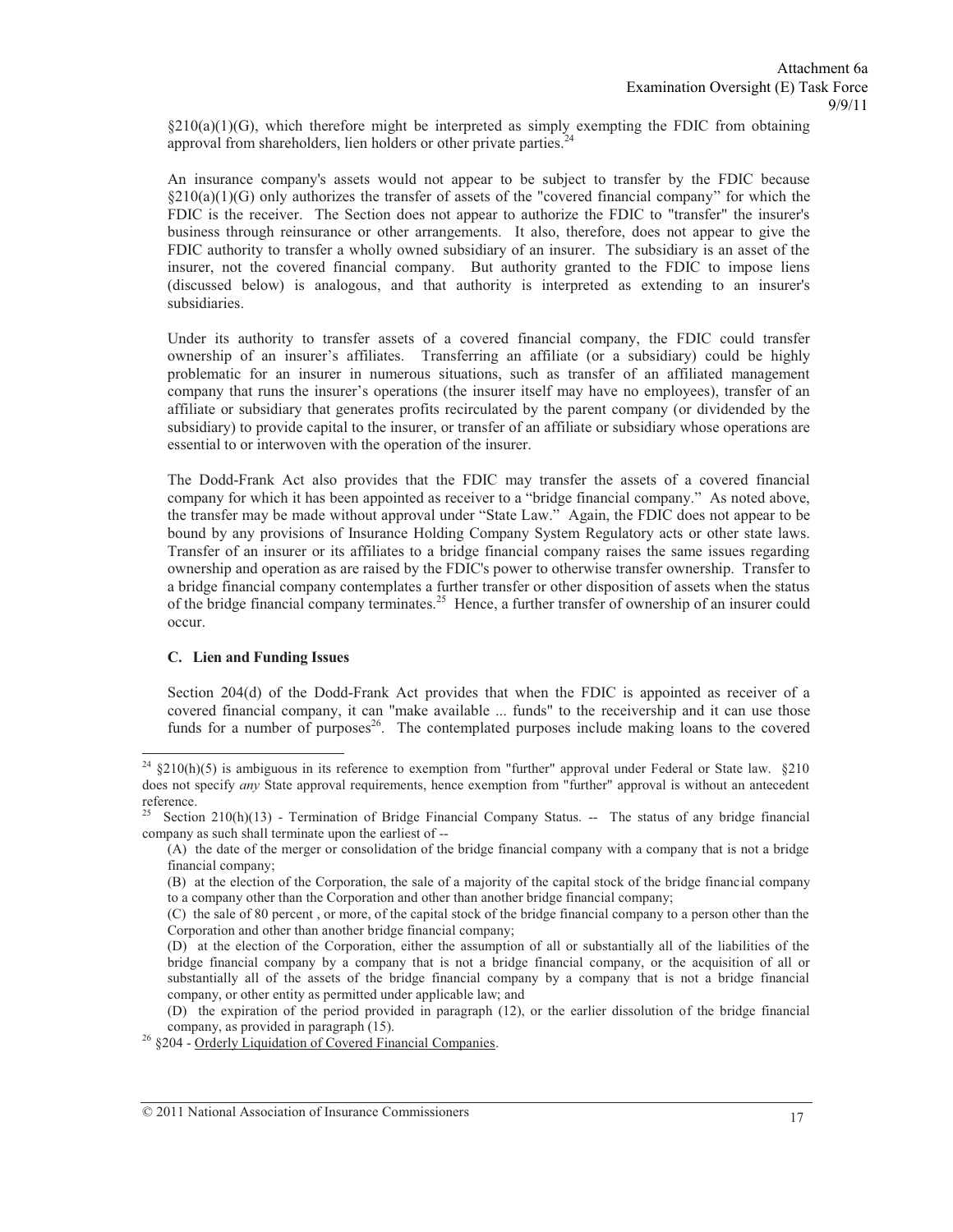financial company or any "covered subsidiary<sup>27</sup>," purchasing assets of a covered financial company or covered subsidiary<sup>28</sup>, selling or transferring all or any part of "such acquired assets, liabilities, or obligations" of a covered financial company or covered subsidiary<sup>29</sup>, and making payments to certain creditors<sup>30</sup>. Section (d) also provides that the FDIC may take a lien on property of a covered financial company or a covered subsidiary, as follows:

[I]ncluding funds used for --

(4) taking a lien on any or all assets of the covered financial company or any covered subsidiary, including a first priority lien on all unencumbered assets of the covered financial company or any covered subsidiary to secure repayment of any transactions conducted under this subsection.

Unlike the term "covered financial company," which is defined in relation to systemic risk<sup>31</sup>, a "covered subsidiary" is defined as *any* "subsidiary" of a covered financial company, other than an insured depository institution, an insurance company, or a covered broker or dealer.<sup>32</sup> Further, the term has been interpreted as meaning a subsidiary at any level in the corporate organization; thus the term appears to include the subsidiary of an insurance company.

(6) making payments pursuant to subsections (b)(4), (d)(4), and (h)(5)(E) of section 210.<br><sup>27</sup> Subsection (d)(1), *supra*.<br><sup>28</sup> Subsection (d)(2), *supra*.<br><sup>29</sup> Subsection (d)(5), *supra*.<br><sup>30</sup> Sections 210(b)(4), 210(d)(

<sup>(</sup>d) Funding for Orderly Liquidation. - Upon its appointment as receiver for a covered financial company, and thereafter as the Corporation [FDIC] may, in its discretion, determine to be necessary or appropriate, the Corporation may make available to the receivership, subject to the conditions set forth in section 206 and subject to the plan described in section  $210(n)(9)$ , funds for the orderly liquidation of the covered financial company. All funds provided by the Corporation under this subsection shall have a priority of claim under subparagraph (A) or (B) of section 210(b)(a), as applicable [administrative expenses or amounts owed to the United States, respectively], including funds used for --

<sup>(1)</sup> making loans to, or purchasing any debt obligation of, the covered financial company or any covered subsidiary;

<sup>(2)</sup> purchasing or guaranteeing against loss the assets of the covered financial company or any covered subsidiary, directly or through an entity established by the Corporation for such purpose;

<sup>(3)</sup> assuming or guaranteeing the obligations of the covered financial company or any covered subsidiary to 1 or more third parties;

<sup>(4)</sup> taking a lien on any or all assets of the covered financial company or any covered subsidiary, including a first priority lien on all unencumbered assets of the covered financial company or any covered subsidiary to secure repayment of any transactions conducted under this subsection;

<sup>(5)</sup> selling or transferring all, or any part, of such acquired assets, liabilities or obligations of the covered financial company or any covered subsidiary; and

<sup>&</sup>lt;sup>32</sup> §201(a)(9) - Covered Subsidiary. -- The term "covered subsidiary" means a subsidiary of a covered financial company, other than ---

<sup>(</sup>A) an insured depository institution;

<sup>(</sup>B) an insurance company; or

<sup>(</sup>C) a covered broker or dealer.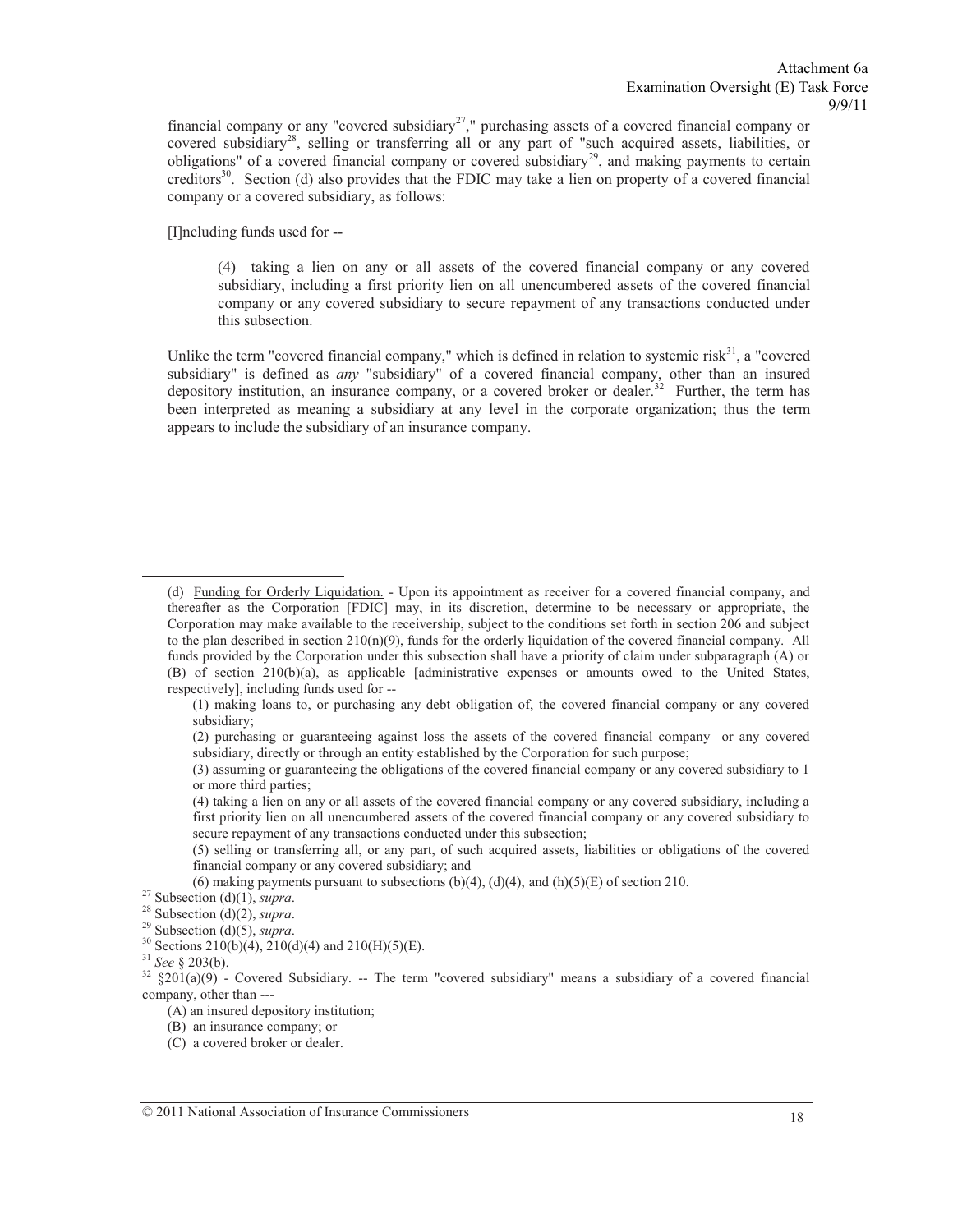For example, in the hypothetical illustration below, a covered financial company owns an insurance company, a federally insured depository and several other direct and indirect subsidiaries. Under the Dodd-Frank Act, each of the subsidiaries will also be deemed to be a "covered subsidiary," except for the insurance company and the federally insured depository.



The FDIC adopted Regulation  $\S 380.6^{33}$  regarding its lien authority under  $\S 204(d)$  as applied to insurance companies and their subsidiaries. The Regulation was amended from its original proposed form, in response to comments by the NAIC, NOLHGA/NCIGF and others, to provide that liens would only be imposed, generally, on the assets of the entity that actually received funds pursuant to  $\S 204(d)$ . The Regulation provides as follows:

Limitation on liens on assets of covered financial companies that are insurance companies or covered subsidiaries of insurance companies.

- **a)** In the event that the Corporation [FDIC] makes funds available to a covered financial company that is an insurance company or to any covered subsidiary of an insurance company or enters into any other transaction with respect to such covered entity under 12 U.S.C. 5384(d), the Corporation will exercise its right to take liens on any or all assets of the covered entities receiving such funds to secure repayment of any such transactions only when the Corporation, in its sole discretion, determines that:
	- **1.** Taking such lien is necessary for the orderly liquidation of the entity; and
	- **2.** Taking such lien will not either unduly impede or delay the liquidation or rehabilitation of such insurance company, or the recovery by its policyholders.
- **b)** This section shall not be construed to restrict or impair the ability of the Corporation to take a lien on any or all of the assets of any covered financial company or covered subsidiary in order to secure financing provided by the Corporation or the receiver in connection with the sale or transfer of the covered financial company or covered subsidiary or any or all of the assets of such covered entity.

Regulation 380.6, subsection (a) limits the FDIC to obtaining liens only on the entity that receives a loan from the FDIC and only if the lien will not unduly interfere with the liquidation or rehabilitation of the parent or affiliate insurer. Generally, this limitation would prevent liens on the assets of an insurance company that is a subsidiary of a covered financial company that received FDIC funding. Subsection (b), however, is a reservation of rights as to subsection (a) that may apply when the FDIC

<sup>33 12</sup> C.F.R. §380.6

<sup>© 2011</sup> National Association of Insurance Commissioners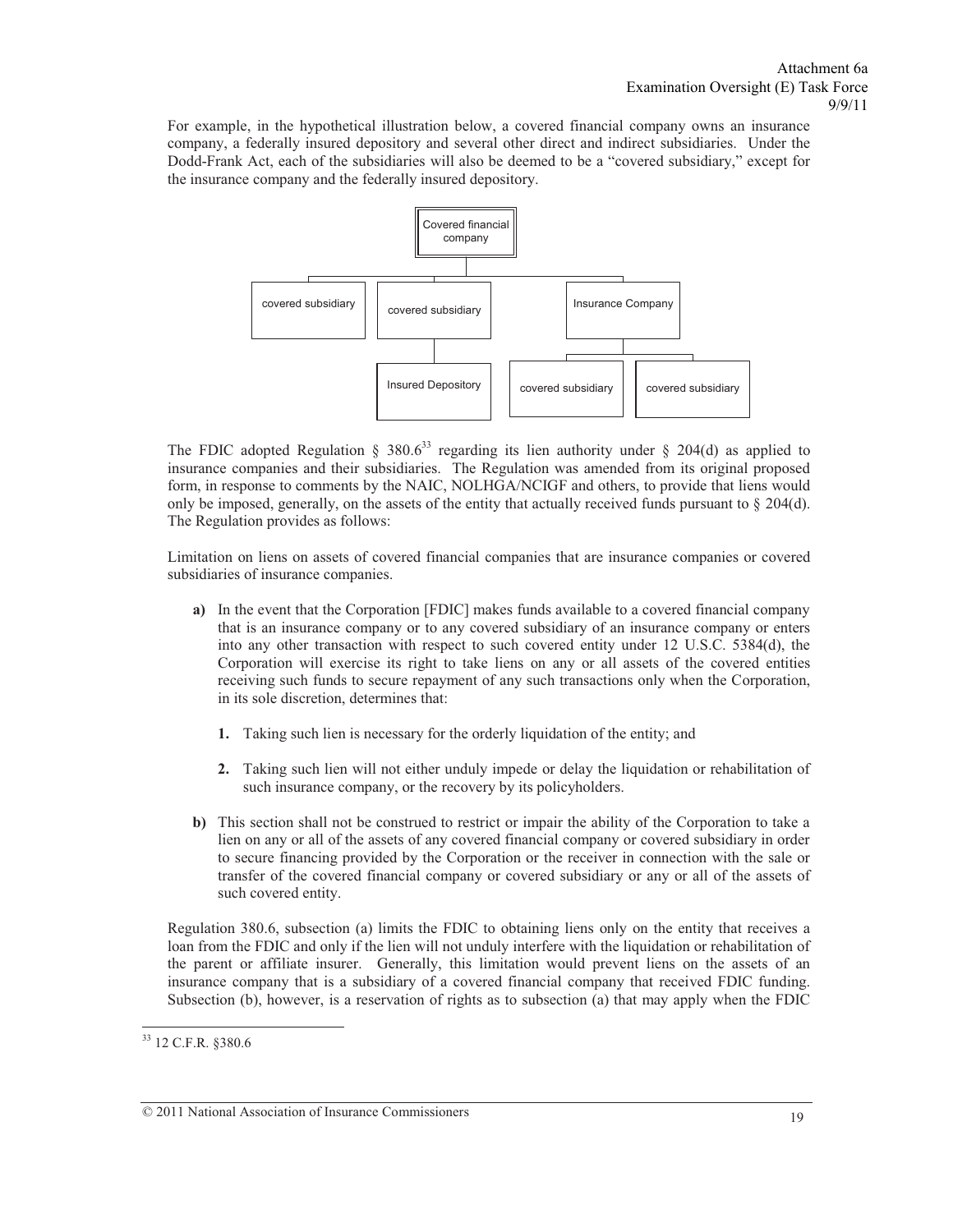intends to place a lien on an insurer's assets in connection with obtaining financing or in connection with the sale or transfer of the covered financial company, a subsidiary, or an affiliate.

The FDIC's lien authority could conflict with the authority of the receiver or the receivership court as to imposition of liens on an insurer's assets. Imposing liens on subsidiaries' assets could negatively affect the operations of an insurer when a subsidiary's operations are interwoven with or integral to the operation of the insurer.

## **V. NATIONAL COORDINATION**

In the event of a Dodd-Frank receivership, national coordination between state insurance departments may require utilization of multiple resources, distribution lists and tools currently in place and available to state insurance departments/receivers. These include, though are not limited to, relying on the expertise of NAIC committees, such as RFAWG and the Financial Analysis (E) Working Group (FAWG). The RFAWG was established to monitor nationally significant insurers/groups within receivership to support, encourage, promote and coordinate multi-state efforts in addressing problems. This will include interacting with the Financial Analysis Working Group, domiciliary regulators and lead states to assist and advise as to what might be the most appropriate regulatory strategies, methods and action(s) with regard to the receiverships. The FAWG was established to analyze nationally significant insurers and groups that exhibit characteristics of trending toward or being financially troubled and determine if appropriate action is being taken, as well as to interact with domiciliary regulators and lead states to assist and advise as to what might be the most appropriate regulatory strategies, methods and action(s).

It is likely that coordination between state insurance departments and federal bodies may include providing and receiving contact information with various parties (e.g. FDIC, FIO, FDIC, and the Treasury). Thus, it is important to remember that NAIC maintains distribution lists for various state insurance department parties, including primary receivership contacts, general counsel, chief financial regulator, etc. NAIC also maintains contact information for federal bodies as well.

National coordination efforts may also need to involve the expertise of the state guaranty fund system and its existing national framework, if applicable. Thus, please refer to the NAIC's White Paper - *Communication and Coordination Among Regulators, Receivers, and Guaranty Associations: An Approach to a National State Based System*, prepared by the Receivership And Insolvency (E) Task Force, that describes these communication and coordination considerations. Highlights from the publication include the following:

*Guaranty association involvement should be early enough that the guaranty associations can immediately undertake their statutory duties upon liquidation. As a practical matter, this calls for involvement as soon as it appears that there is a significant possibility of liquidation. This point may be reached even before the insurer is under administrative supervision or in conservation or rehabilitation. Assuming that the size, complexity and type of business of any given company has a direct bearing on how much lead-time is needed by the guaranty associations, there is a minimum amount of time, prior to being triggered, in which guaranty associations need to receive information, including quantification of covered liabilities by state, claims system information, lines of business and product specifics, third party agreements, as well as any other arrangements. If adequate information is not gathered pre-liquidation, delays in payments to claimants will result. Guaranty associations can often assist a regulator with formulating a plan for liquidation. Associations are frequently able to devote valuable resources, including legal, financial, actuarial, and other consulting services, in the design of a plan in circumstances in which budgetary or staffing constraints may pose challenges for regulators.*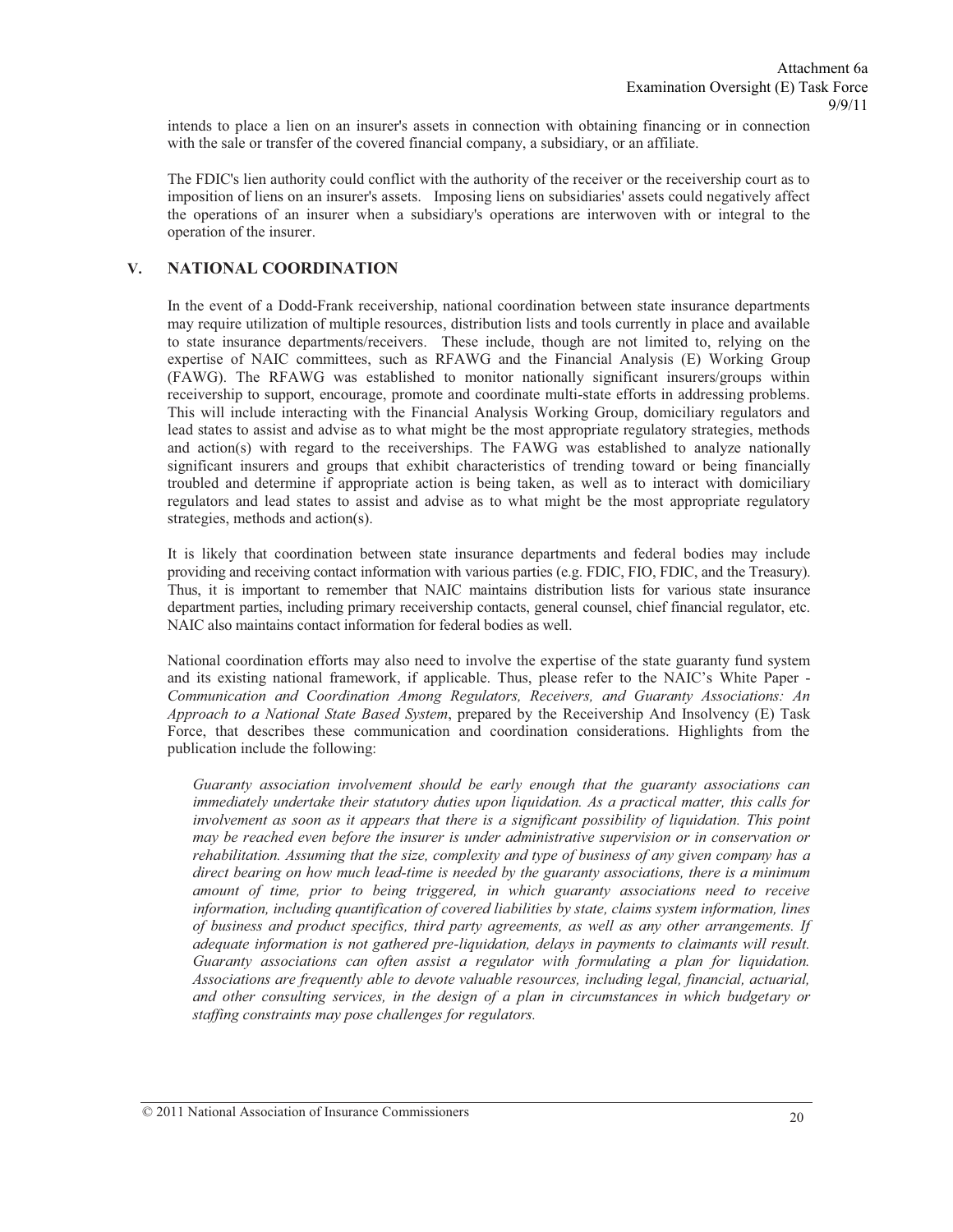## **VI. POTENTIAL CHANGES TO STATE LAW**

Receivership and the call for orderly liquidation under Title II of Dodd-Frank may be triggered well before the existence of insolvency, impairment or other hazardous conditions have traditionally been established with respect to domestic companies. A Dodd-Frank orderly liquidation will also require a rapid response, as discussed fully in section III above. Accordingly states should review and consider whether their existing state laws, including the grounds for rehabilitation or liquidation of a domestic company and related procedural rules for obtaining receivership orders, are sufficient to respond to federal determinations that domestic insurers meet the standards codified in Title II of Dodd-Frank, 12 U.S.C. §5383(b), and the receivership processes established under 12 U.S.C. §5382(a) and §5383(e).

In order to assist the states in this review, the Dodd-Frank Receivership Implementation Working Group has prepared the Guideline for Implementation of State Orderly Liquidation Authority ("Guideline"). *See* (Exhibit 11-C.) The Guideline is intended to provide guidance and serve as a template for potential state law drafting revisions. The Guideline provides that any of the triggers for a Dodd-Frank receivership under 12 U.S.C. §5382(a), either consent by the company, entry of an order by the United States District Court for the District of Columbia, or by operation of law under 12 U.S.C. §5382(a)(1)(A)(v), *see* flowchart (Exhibit 11-A), constitute automatic grounds for rehabilitation or liquidation under state law. The Guideline also mirrors the Dodd-Frank Act by establishing timing and procedural rules for the expeditious entry and implementation of receivership orders that support both the policy goals of the Dodd-Frank Act and federal regulators, as well as the extraordinary responsibilities of state regulators for ensuring policyholder protection while resolving a systemically important insurance receivership.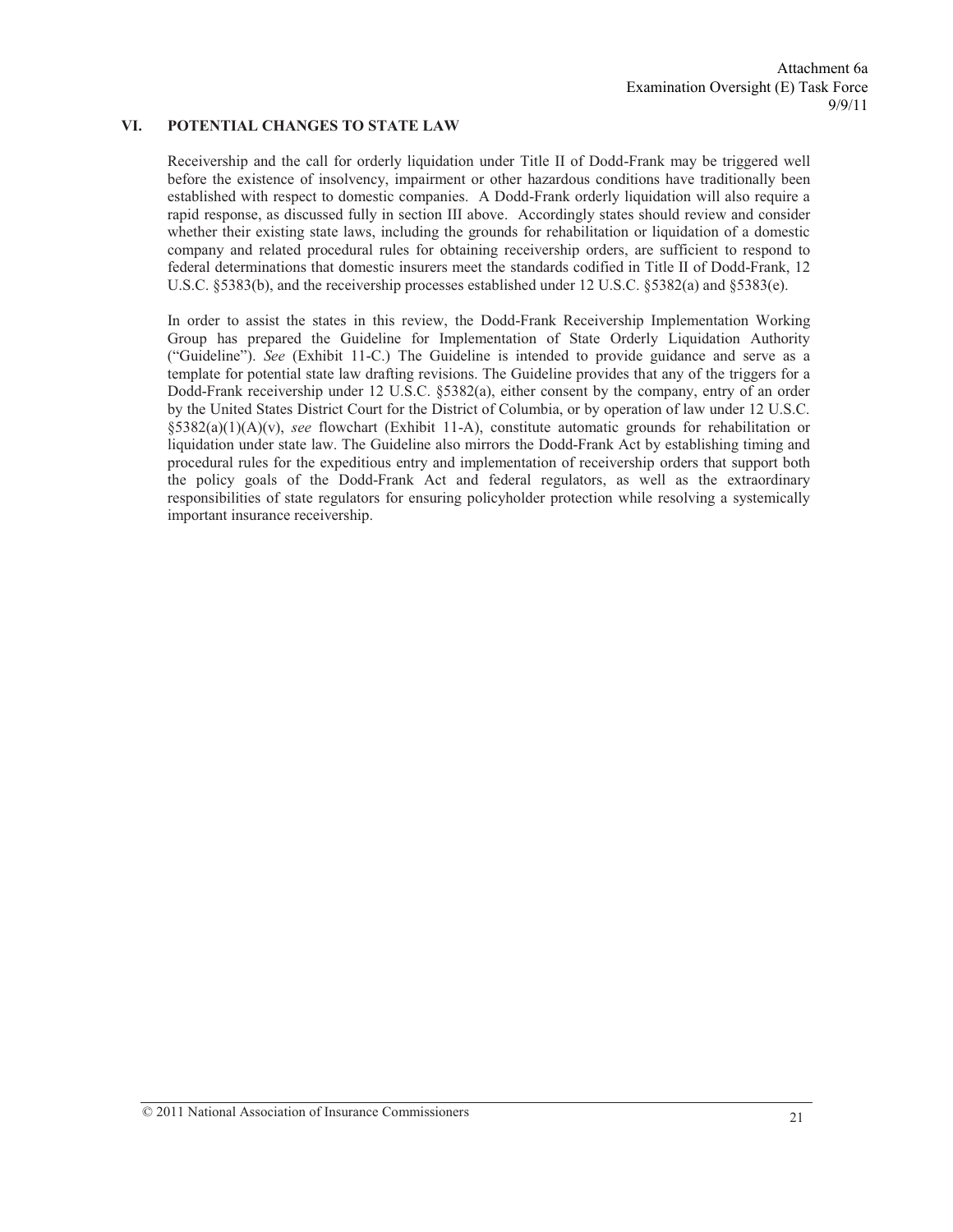

EXHIBIT 11-A: INITIATION OF ORDERLY LIQUIDATION OF INSURANCE COMPANY UNDER DODD-FRANK EXHIBIT 11-A: INITIATION OF ORDERLY LIQUIDATION OF INSURANCE COMPANY UNDER DODD-FRANK Attachment 6a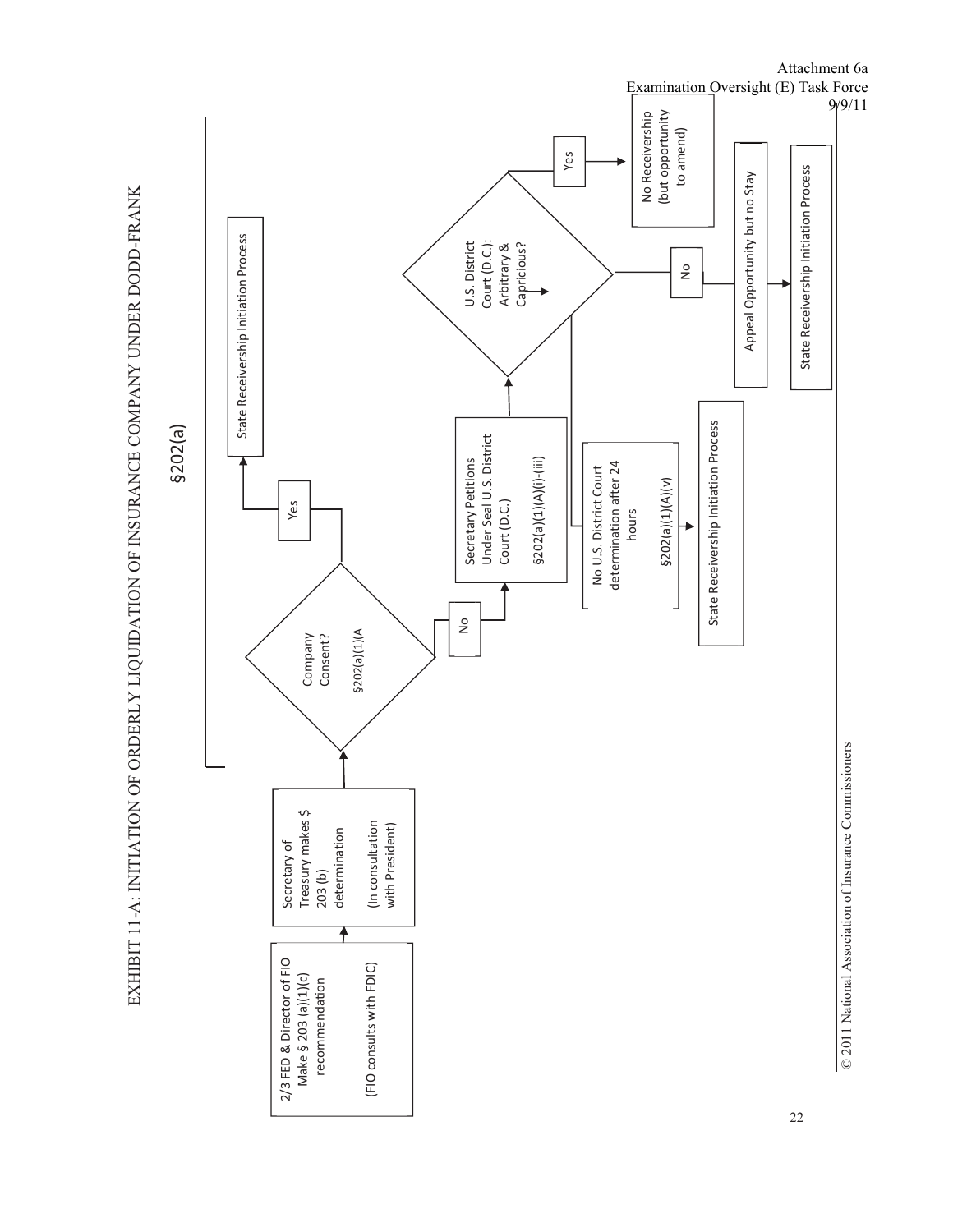# Attachment 6a Examination Oversight (E) Task Force 9/9/11



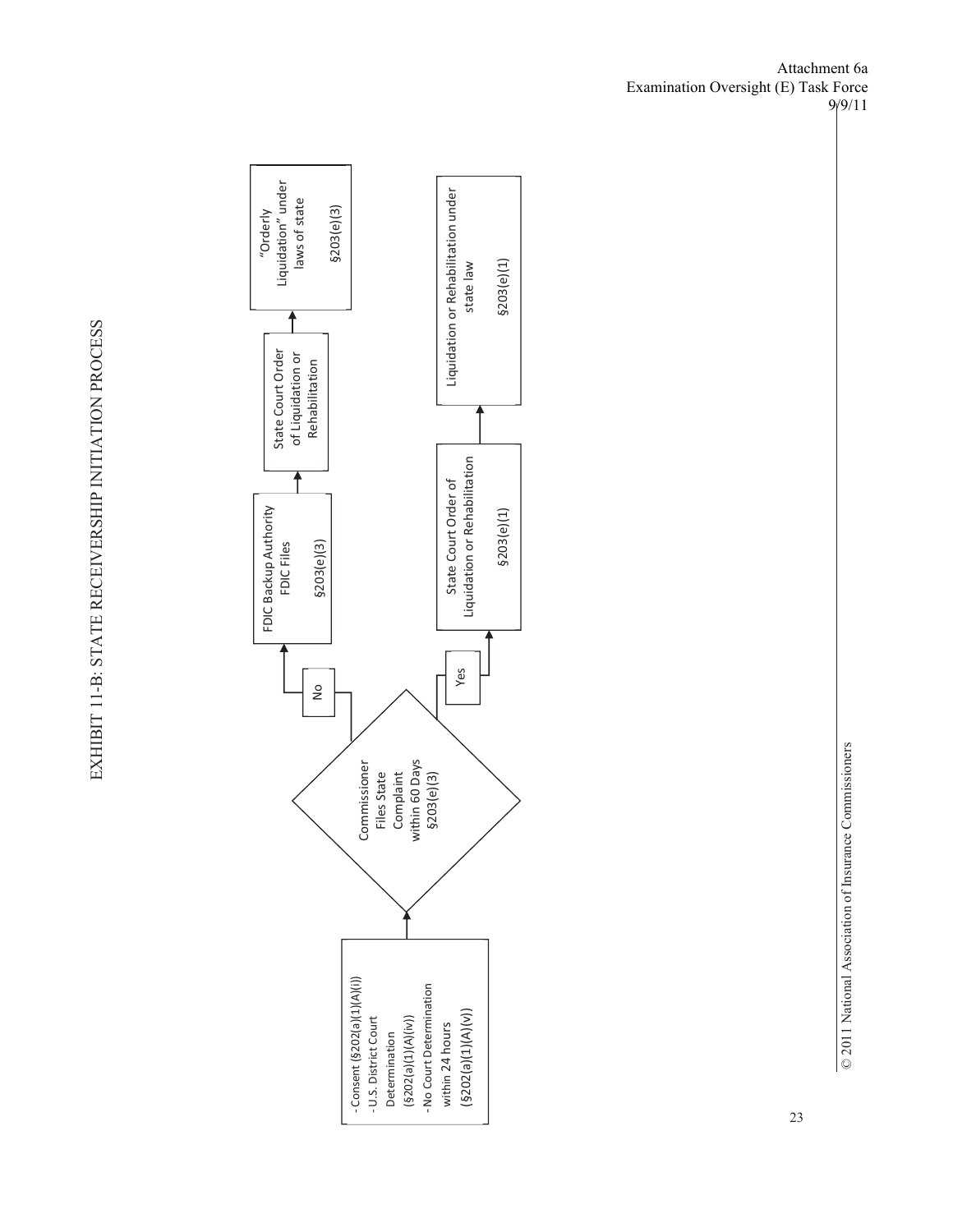## **EXHIBIT 11-C:** GUIDELINE FOR IMPLEMENTATION OF STATE ORDERLY LIQUIDATION AUTHORITY

**Drafting Note:** Title II of the Dodd-Frank Wall Street Reform and Consumer Protection Act, Pub. L. No. 111-203 provides for the orderly liquidation of certain financial companies, including qualifying insurance companies, with the Federal Deposit Insurance Corporation (FDIC) generally seeking the appointment as receiver. However, in the case of qualifying insurance companies, the liquidation or rehabilitation of such a financial company will be conducted as provided under state law pursuant to 12 U.S.C. § 5383(e). If at the end of the 60-day period provided for under 12 U.S.C. § 5383(e)(3) the commissioner (or other appropriate regulatory agency) has not filed the appropriate state judicial action to place the insurer into orderly liquidation, the FDIC shall have the authority to stand in the place of the commissioner and file the appropriate judicial action in the appropriate state court to place the insurer into orderly liquidation under the laws and requirements of the state. The following statutory language is not an amendment to the NAIC receivership models, but is intended as a Guideline for use by those states seeking to review their authority under existing state law for purposes of initiating rehabilitation or liquidation proceedings in accordance with the federal statute:

### **[ ] Orderly Liquidation Authority**

In accordance with Title II of the Dodd-Frank Wall Street Reform and Consumer Protection Act, Pub. L. No. 111-203 with respect to an insurance company that is a covered financial company, as that term is defined under 12 U.S.C. § 5381:

- A. The commissioner may file in the [insert proper court] court of this state a petition for an order of rehabilitation or liquidation on any of the following grounds:
	- 1) Upon a determination and notification given by the Secretary of Treasury (in consultation with the President) that the insurance company is a financial company satisfying the requirements of 12 U.S.C. § 5383(b), and the board of directors (or body performing similar functions) of the insurance company acquiesces or consents to the appointment of a receiver pursuant to 12 U.S.C. § 5382(a)(1)(A)(i), with such consent to be considered as consent to an order of rehabilitation or liquidation; or
	- 2) Upon an order of the United States District Court for the District of Columbia under 12 U.S.C. § 5382(a)(1)(A)(iv)(I) granting the petition of the Secretary of the Treasury concerning the insurance company under 12 U.S.C.  $\S$  5382(a)(1)(A)(i); or
	- 3) A petition by the Secretary of the Treasury concerning the insurance company is granted by operation of law under 12 U.S.C.  $\S$  5382(a)(1)(A)(v).
- B. Notwithstanding any other provision in this Act or other law, after notice to the insurance company, the receivership court may grant a petition for rehabilitation or liquidation within 24 hours of the filing of a petition pursuant to this section.
- C. If the court does not make a determination on the petition for rehabilitation or liquidation filed pursuant to this section within 24 hours after the filing of the petition, it shall be deemed granted by operation of law upon the expiration of the 24 hour period. At the time that an order is deemed granted under this section, the provisions of [cite to applicable state law addressing rehabilitation or liquidation] shall be deemed to be in effect, and the receiver shall be deemed to be appointed [optional: affirmed] and have all of the applicable powers provided by [refer to applicable state law addressing rehabilitation or liquidation], regardless of whether an order has